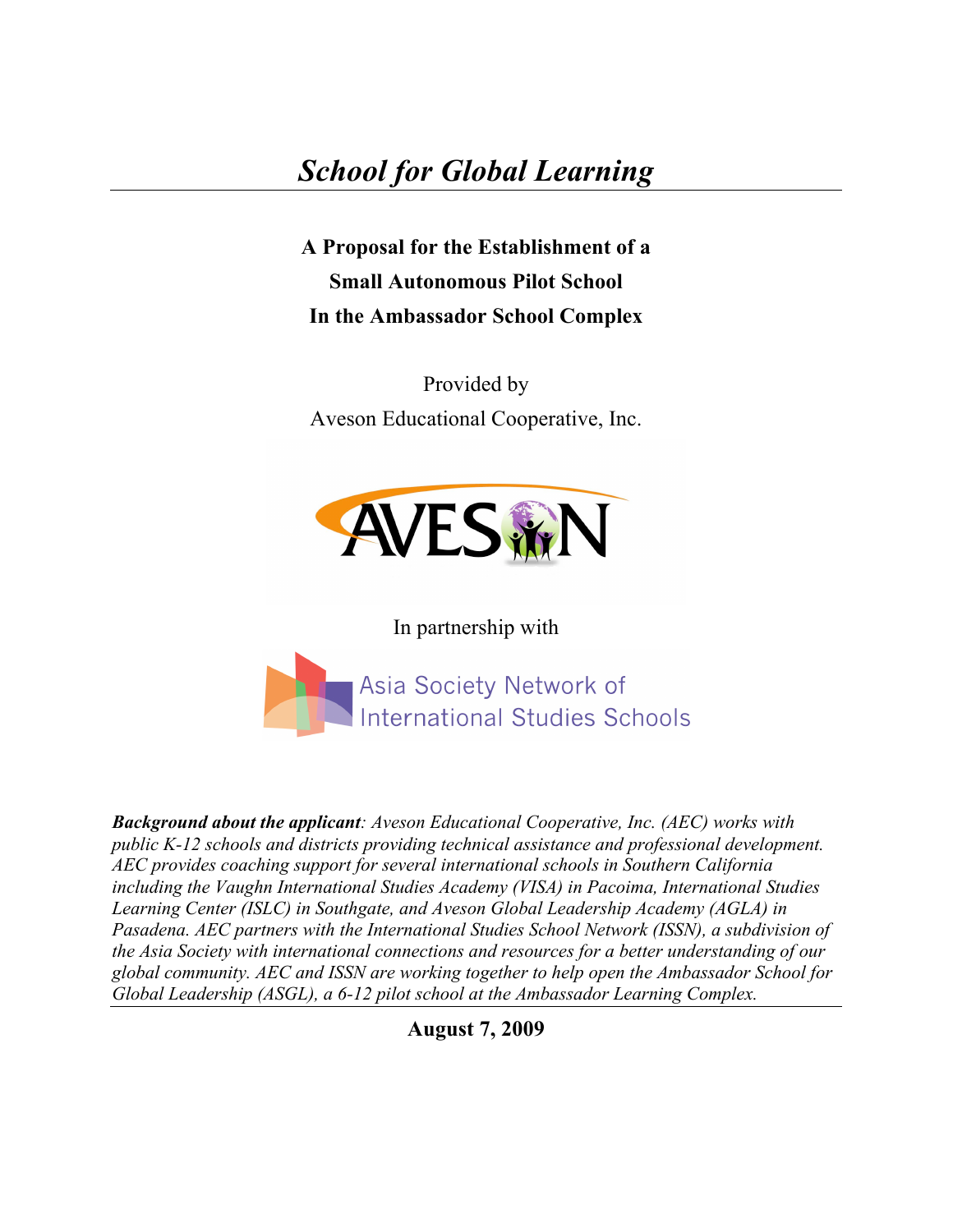## **1. OVERVIEW OF THE PILOT SCHOOL**

 **A. Name of the School** - School for Global Learning

 **B. Roll Out -** SGL will open as a K-5 start-up school

## **2. SCHOOL VISION**

## **A. Vision, Mission, and Philosophy**

Vision Regardless of a child's background, cultural experiences, and family history, all children will have access to educational experiences that present opportunities to excel in academic, social, and cross-cultural settings. All students will be on a track that will allow the opportunity for college. Coursework in school will engage the community on issues that are relevant and personal. Students will be able to compete and participate on a global scale.

Mission The School for Global Learning nurtures children, helping them experience success in academic and social settings with an appreciation of the various cultures, languages, and communities around the world.

Philosophy SGL responds to two intertwined imperatives facing American education in general and particularly within many Los Angeles schools. The first is the chronic problem of persistently poor academic performance among low income and minority secondary school students. Achievement gaps and trajectories for student performance form early. For example, currently, only 35 percent of students at Belmont High School, the vast majority of who are students of color from low-income families, graduate within four years of entering high school. By providing a high quality education in a dynamic, international-focused school, SGL will give students more opportunities for success. The goal of high school graduation for all students will be better realized with a rigorous K-5 experience.

A second imperative is to prepare students for a world where the challenges and opportunities for success increasingly require the ability to compete, connect, and collaborate on a global scale. Unlike any previous period in human history, the barriers of time and space are being minimized and even overcome by new technologies. The flow of diverse ideas, resources, and people across the world is reshaping the economic, social, and political dimensions of everyday life. New knowledge, skills, and dispositions are needed to participate in the emerging global economy and to contribute positively to the health and civic life of communities locally and across the globe. In addition to a rigorous academic course of study, students today require knowledge of world cultures and religions, the ability to communicate in the world's languages, understanding of global dynamics, an ability to unpack complex problems and a willingness to collaborate with others from different cultures in a search for solutions. By focusing on international themes and multi-cultural experiences early in K-5 education, students can better avoid the pitfalls of biases, prejudices, and cultural-centric approaches to learning. This approach will set the stage for academic and social success, leading to the concepts and practices of social justice locally, regionally, and internationally.

Our guiding vision of equity for SGL students goes beyond test-score equality to a goal of equal opportunity to succeed in life within a global age. Our mission for each of them is to have the same opportunity to be a confident actor on the world stage that their peers from more privileged backgrounds have through academic achievement and through the awareness of "how the world works" with broad exposure and participation in networks of influence. To realize this vision, SGL faculty members make the commitment to continuously enhance their own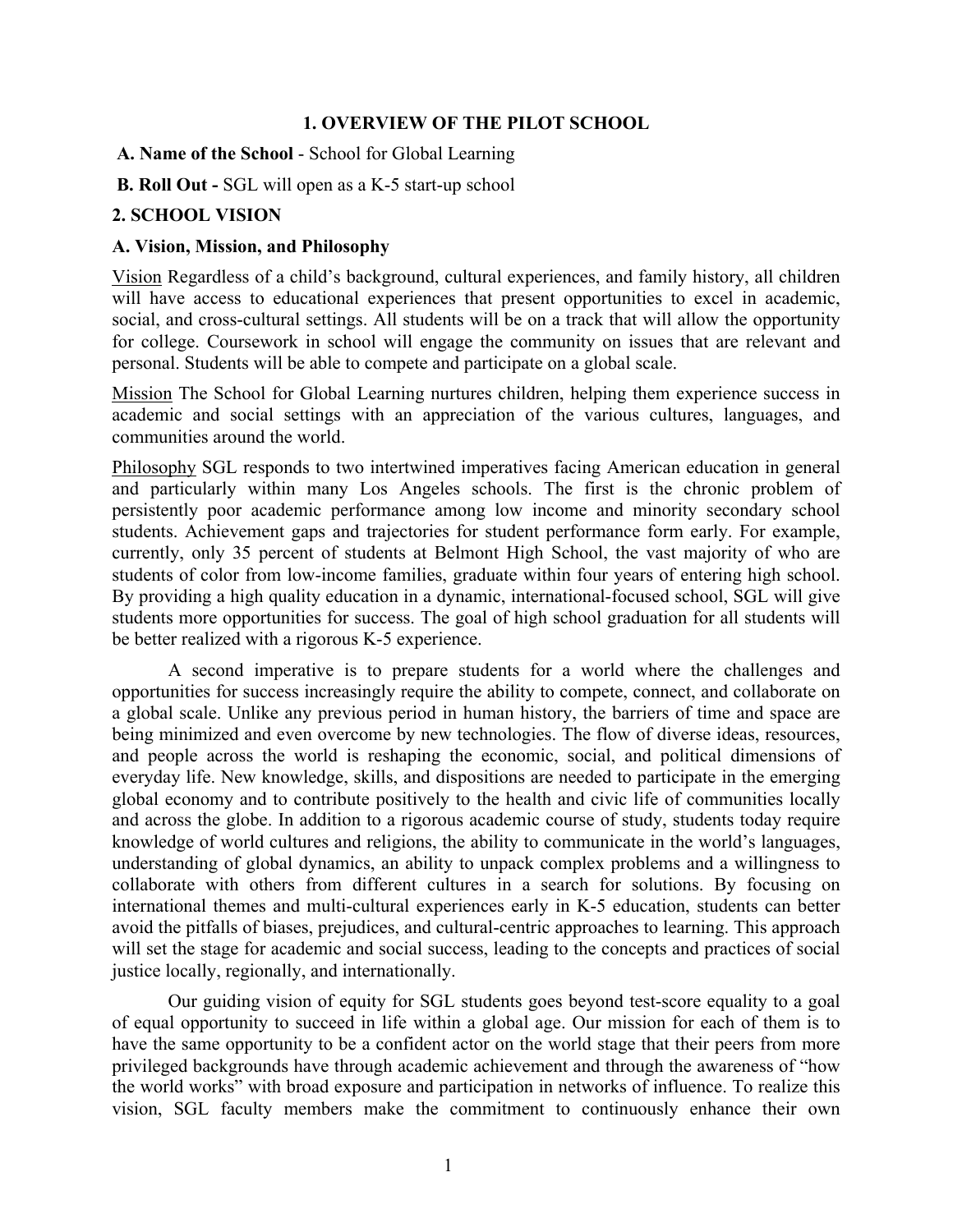individual and collective capacity to develop their students' full potential, and to create a school that on a daily basis brings the world into a world-class education.

# **B. Day-in-the-Life**

Eduardo is a fourth grader who has not always done well in school. When he came to SGL last year, he was reading below grade level and was starting to dislike school, except for his friends. He needs a rigorous curriculum, but also needs to rekindle his excitement for being in school.

- 7:40 Eduardo walks to school and gets there early today. He is part of the *Speak Out!* club that is learning about the media. They meet on Tue and Thu mornings and talk about something Ms. Carey calls "social messaging". The clubs are fun and Ms. Carey always serves great snacks. Today she calls it a "Caribbean Breakfast" and has some foods Eduardo has never seen before, but they taste great. Right now, they are learning about how to create advertisements so they can create commercials for the *Celebration of Learning* night that is coming up next month. Today they watch a few commercials and talked about how they are designed to persuade. On Thursday, he has to bring back his data from his poll on which commercials students like and don't like.
- 8:00 Eduardo heads to class and starts his day in advisory. His cousin in high school has advisory; he likes being part of something that the "older kids" do too. In advisory, he and his class "circle up" and talk about different aspects of being a kid. This month's theme is "equality". Some of the high school kids came over and did a 5-minute skit and talked about what it is like for them in school. Eduardo added a few sentences to his journal about what he thought it meant to be a good friend since that is what it made him think about. On Friday they always summarize their journal notes. That skit was funny.
- 8:15 Now he starts his world languages time. He stays where he is, but some kids already have a heritage language other than English and need to work on their English, so they head across the hall to work with Mrs. McCammon. A few other kids leave to study Spanish, or Korean, while a few new kids come in. For Eduardo's group, sometimes it's Mrs. Zhao coming in to do a special lesson, but today it's his advisory teacher, Mr. Cognetta who says he is learning with them. He starts by projecting a teacher from New York on the screen. At first, Eduardo thought it was just another video, but then he realized it was live. The teacher in New York led them through the same song they had learned last week, which made Eduardo feel good since he could remember it. She also talked about pronunciation and how to hold your mouth a certain way. Then they went through what they used to call "calendar time" at his old school. He knows all of his numbers, colors, how to describe things, animals, and some basic verbs. He can even write some of the characters already. Chinese doesn't seem that hard when you do it like this.
- 8:45 Some kids come back and some leave. (Eduardo thought the switching of kids was going to be confusing at first, but with those colored nametags the teachers gave everyone, it was pretty easy. Plus, all of the classrooms are right next to each other.) Mr. Cognetta who was greeting people at the door and helping the kids go to the right classrooms comes in and starts the literacy block. He starts with a large group lesson, as usual, which this time includes some shared reading about a kid in the Caribbean followed by a class discussion. This teacher is big on direct instruction. Eduardo knows by now that when it comes to learning new skills, Mr. Cognetta usually says something like "I do, we do, you do". After the large group time, they move to Universal Access time. Eduardo looks at his *Must Do/May Do* choices and decides to start with his fluency work. He has gone up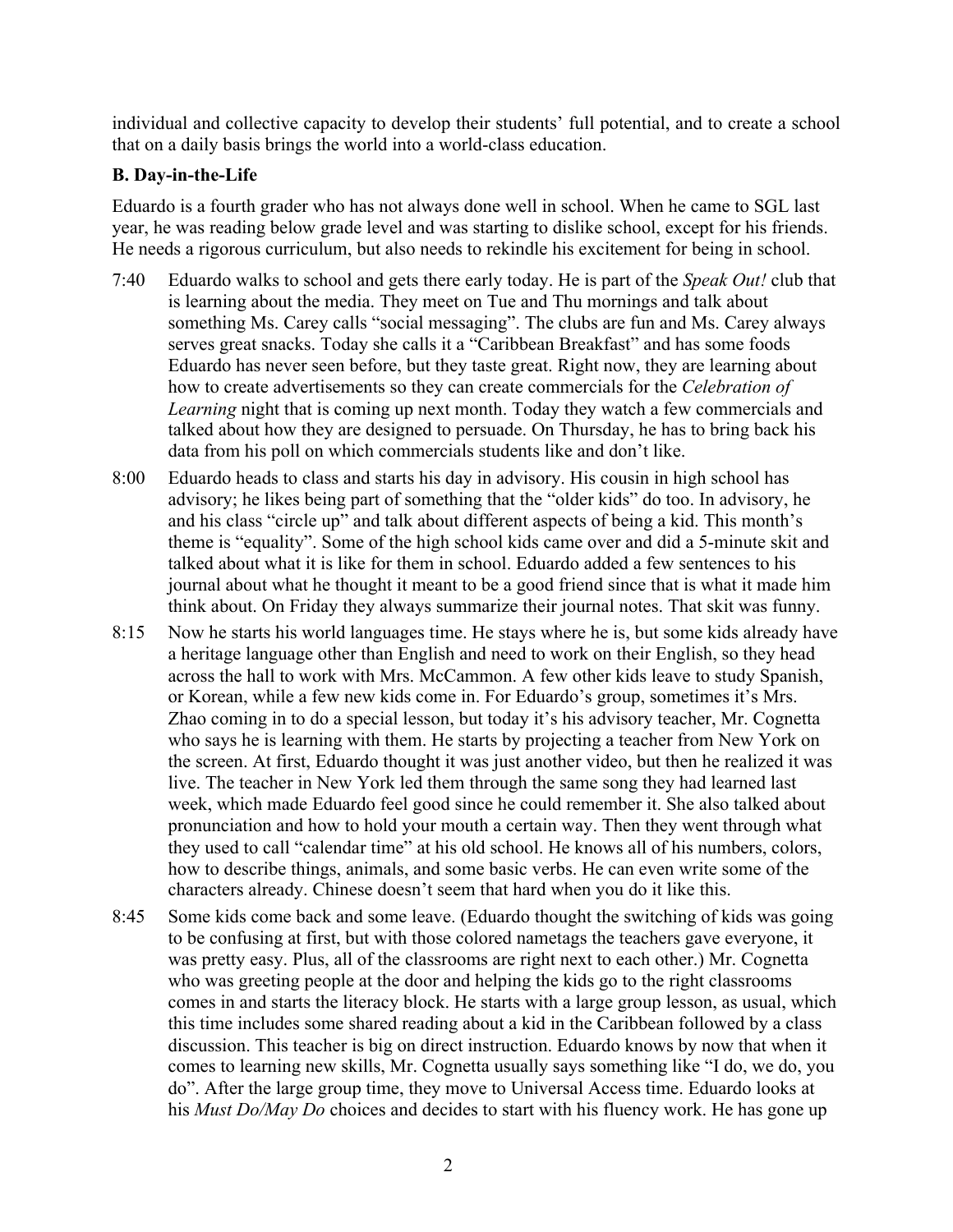18 words per minute since last month. He charts it out on his DIBELS progressmonitoring sheet. That feels good. Also on his "must do" list is completion of a word sort. Today he has a stack of words ending in "tion" and "sion". He sorts the words and writes in his word-study-notebook what he thinks the sorting rule is. Tomorrow they'll go over it as a group. It's tricky, but Eduardo thinks he's got this one figured out. After he finishes the word sort, Mr. Cognetta calls him over to talk about his writing. That's the thing about Universal Access time: Mr. Cognetta calls kids over to work with him while they complete their *Must Do/May Do* choices, sometimes in groups and sometimes oneon-one. It's a good way to get time with the teacher. During his 15 minute meeting with Mr. Cognetta, he updates his personal learning plan. Eduardo still needs to work on his vocabulary words. It's OK. Everyone has something they are working on. Eduardo knows what he needs to do. He then finishes the activities on his *Must Do* list and has 10 minutes left to do a *May Do* choice. He joins in with some kids playing a sight word game. He worked hard last year on his Frye sight words, so he feels pretty good about the game. The last 5 minutes is for clean up and any last minute announcements. Eduardo updates his personal learning plan to track which standards he worked on today.

- 10:15 The class has a fifteen-minute break. That was a lot of work this morning and Eduardo is hungry. Mr. Cognetta has water and some fruit available during the literacy block, but Eduardo was so busy, he forgot to eat. He grabs a banana and heads to the playground. This new school is nice! He sees on the schedule that today is a day of choice. (Sometimes everyone has to do the same activities.) Today, he can choose from basketball, jump rope, kickball, or something called yoga. He knows he has to try or watch each one at least once by the end of the month. Today he sticks with basketball.
- 10:30 Eduardo goes to his mathematics block with Mrs. Miyashiro, sweaty and thinking about what just happened on the playground. Does being a good friend involve something about taking turns? He's going to bring that up in advisory at the end of the day. His math teacher always starts by playing some music as the kids come in. They have to guess where they think the music is from. The teacher polls the class and shows them on a graph what they voted for. He picked Africa, but it turns out the music was from the Caribbean. Eduardo has never even heard that word before this morning, but the girl next to him said her mom is from there and is coming in on Friday to talk about what it was like living there. Eduardo starts to think about how the world is such a big place, but then sometimes it's not. The teacher projects Google Earth up and takes them on a virtual trip pointing out longitude and latitude lines and how the numbers change as she zooms in. She then takes them through some math problems that have to do with the Caribbean. It's weird because they were doing some of this plotting and measures of angles earlier in the week when they were talking about some place called the Himalayas. It's like these ideas can be used almost anywhere. After they do some large group work, they have choices again, kind of like in the literacy block, except Mrs. Miyashiro calls it "constants" and "variables". Eduardo heads over to the computer station and uses Excel to make his bar graph of the poll he took last week. He asked kids about which commercials they like best. He is putting that data together to take back to his Speak Out! club meeting on Thursday. (Mr. Cognetta, Mrs. Miyashiro, and even Mrs. Carey seem to align a lot of what they teach. Eduardo starts to wonder if those weekly teacher team meetings have something to do with it.) Eduardo updates his personal learning plan to track which standards he worked on today.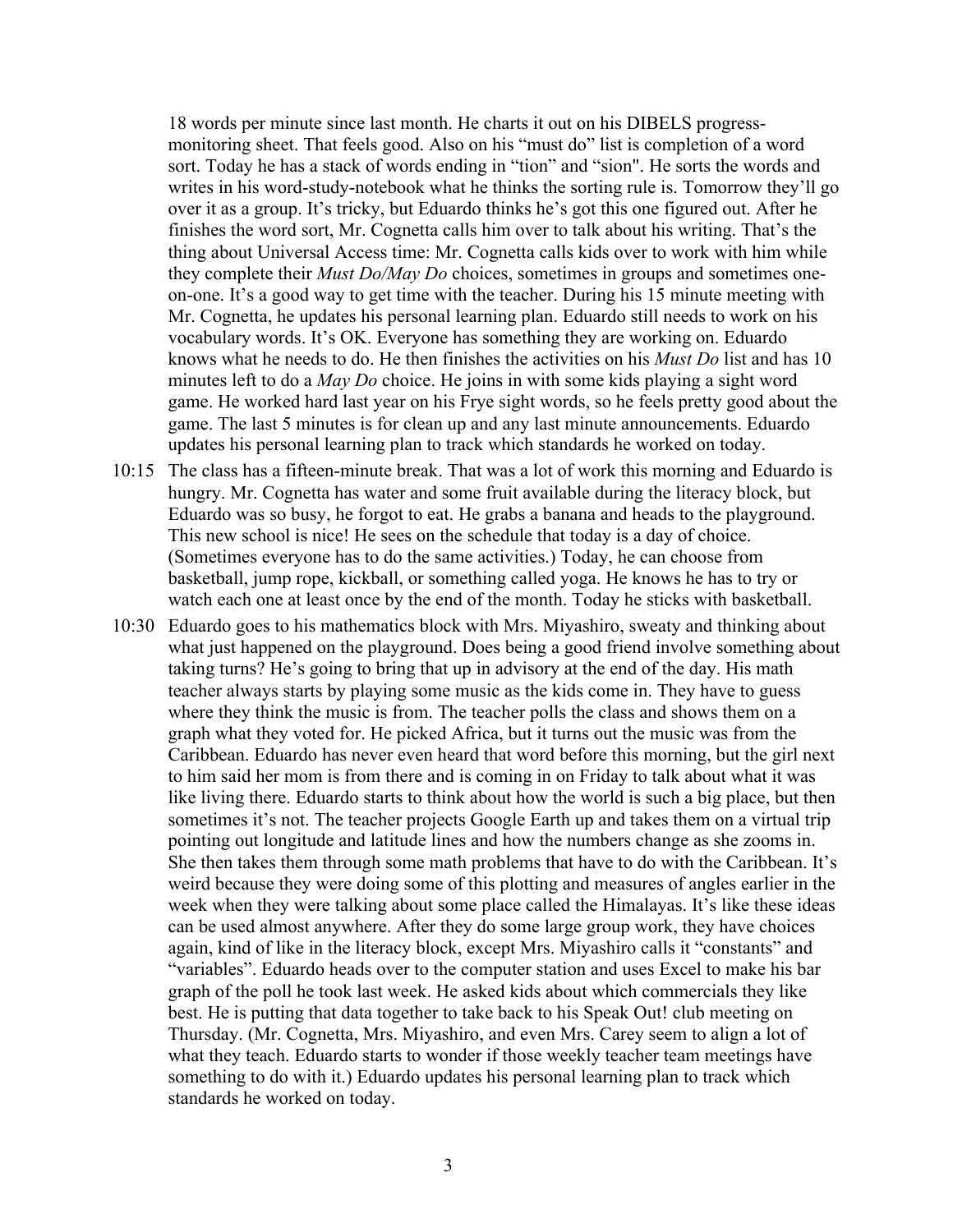- 12:00 Eduardo heads to lunch. This new campus is great, but there are so many schools and kids, lunch use to feel overwhelming. Ever since they talked about it in his advisory last month and started the lunch-bunch, things have gotten much better. Two of the high school kids who came to his class in the morning come over and walk Eduardo's class to lunch. They come down and walk with them every day, but they stay and have lunch with the kids this time. It's neat to hear what high school is like.
- 12:20 Eduardo is finished eating in about 5 minutes but he has to wait at least 10 more minutes before running onto the playground. Today is not so bad since the high school kids are here. Sometimes Eduardo eats so fast he doesn't feel good afterwards. They talked about this in advisory – the difference between "dining" and "eating". Today definitely feels like dining. Eduardo even got to use the word "hilarious". (That's one the "power" vocabulary words Eduardo is trying to master: hilarious.)
- 12:30 Eduardo heads to his International Studies Block with Mr. Melkonian. It's funny because Mr. Cognetta, Mrs. Carey, and Mr. Melkonian's classrooms are all right next to each other. Eduardo wonders if that was planned. Mr. Melkonian starts by having a class discussion about emigration versus immigration then takes the class on a campus field trip. Eduardo gets to experience what it means to be both an immigrant and an emigrant. The class emigrates to the upper campus and sits in a high school classroom as immigrants. They passed some high school kids coming down to their classroom along the way. (One of the high school kids who came to Eduardo's advisory this morning said hi to him as he walked by. Eduardo felt so cool!) Then Eduardo's class talked about what it must feel like to have to leave where you live and live someplace new. A lot of kids had some great stories from their families. After the discussion, Mr. Melkonian connected through the Internet to an international school in Denver. Through a real-time audio and video feed, both classes talked about what they would want to know about a country if they were going to emigrate there. After the conversation, Eduardo had to write down his top three questions on a note card. Mr. Melkonian said that tomorrow they were going to videoconference with a school in the Caribbean to ask the kids the questions. (One of Eduardo's questions was, "Where you live, what is something that most people think is hilarious?") Eduardo and his class have to create graphs of the answers they get. Mr. Melkonian says that next week they are going to take their information and learn more about the science of "polling" and taking "samples" to create something called a "hypothesis". Eduardo recognizes "hypothesis" as one of his power vocabulary words.
- 2:40 Usually, after the International Studies Block, students go work with the teacher that can help them with what they need most. Eduardo sometimes works with Mrs. Carey on vocabulary or Mrs. Miyashiro on his times tables, for example. But because of the field trip to upper campus, today they head back to advisory and clean up. Eduardo grabs his journal and adds a sentence or two about friendship while his teacher plays some music as they come in. He grabs an apple and circles up while other students pack up or update their personal learning plans. Eduardo gets to talk about his idea that equality and friendship might have something to do with taking turns.
- 3:00 Some kids leave. Eduardo stays for Enrichment time. He has been working with Mrs. Carey but today Mr. B. is there with some kids from the Aveson School of Leaders in Pasadena. They just finished a project on the chemistry of bread. The Aveson kids show a map where most of the grain in the world comes from and show the different stalks of wheat. Eduardo gets to learn about how bread is made and mixes some dough himself to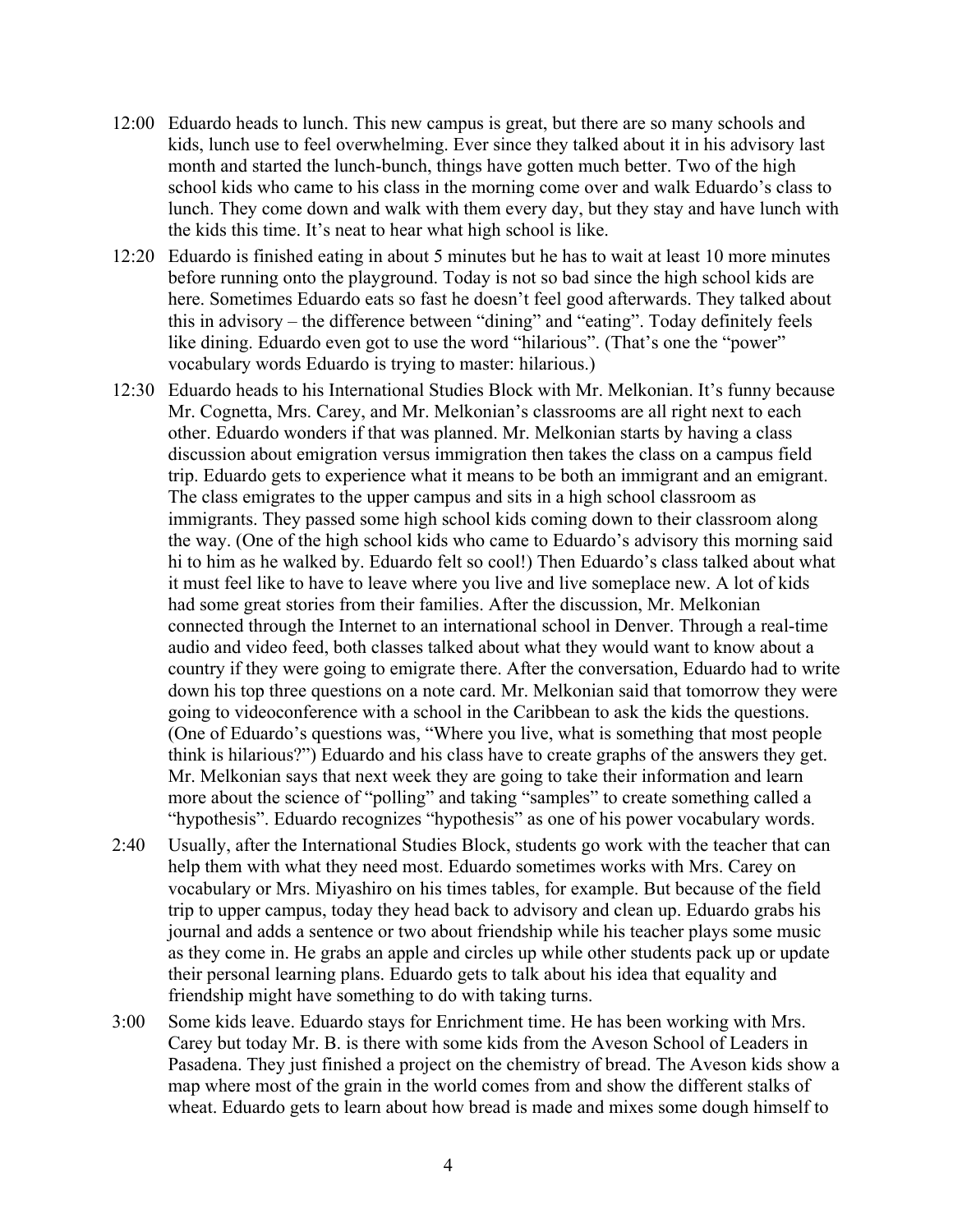take home and watch rise. Mr. B. comes regularly and is helping the staff implement an enrichment program focused on food, healthy living choices, and the social justice issues connect to food production and distribution.

4:00 Eduardo walks home with his load of bread and feels lucky, because he know a lot of kids around the world don't have what he has. He wonders if maybe some kids in L.A. don't have what he has. He knows someday he might be able to do something about that. Maybe tomorrow he'll bring up the idea of doing something now in his advisory. They could put on skits or something and teach people how to make bread. He could host the event and tell jokes. He knows he would be hilarious.

\* \* \* \* \*

Eduardo's day portrays a dynamic school in which schools receive a high quality education, find relevance in what they are doing, and make meaning of standards through a personalized approach based on data, choice, and effective grouping practices. It is very detailed to paint a picture for the reader of what life would be like in this school, showcasing the power of the pilot school autonomies, philosophy of learning, and practical implementation of global ideals.

# **3. CURRICULUM AND INSTRUCTION**

### Curriculum and Instruction

## **A. Instructional Philosophy & B. Curricular Autonomy**

Students are most successful when they develop self-efficacy, a belief in their ability to achieve based on life experiences and past accomplishments. Groups are most successful when the have collective-efficacy, a belief that together, they have the skills and knowledge to reach their goals. An increasingly interconnected global world demands students be able to be critical thinkers; manage and participate in networks; adapt to multicultural settings; and have strong language skills in more than one language.

The instruction at SGL is designed to meet these goals through 1) personalized learning based on data and goal settings, 2) a systematic approach to learning about the world, 3) flexible grouping with purposeful collaboration, and 4) solid heritage and supplemental language skills. The focus on global themes and cultures helps student reflect on their own histories and family background as well as their current cultural setting. By organizing instruction around global themes, instruction will be culturally relevant for students, constantly striving to make connections to their own lives and perspectives.

The instructional autonomy granted to a pilot school creates the perfect setting for implementing a global, thematic curriculum that can highlight a range of traditions and adapt to the families it serves. To maximize student learning, students will use personalized learning plans that are standards-based, helping students set goals and show growth over time. This approach also allows students to set goals around personal interests. Students will be constantly challenged to reflect on their own learning and connect it to their lives. As part of a national network of schools, curricular autonomy will also allow teachers to collaborate nationally and internationally on student projects.

Interwoven into the framework of a global school is the notion of equity, diversity, and social justice. Students will learn content standards in a global context looking at the same issue through multiple perspectives. From an early age students will learn how to identify bias and prejudice in different approaches. By beginning and ending almost every day with a short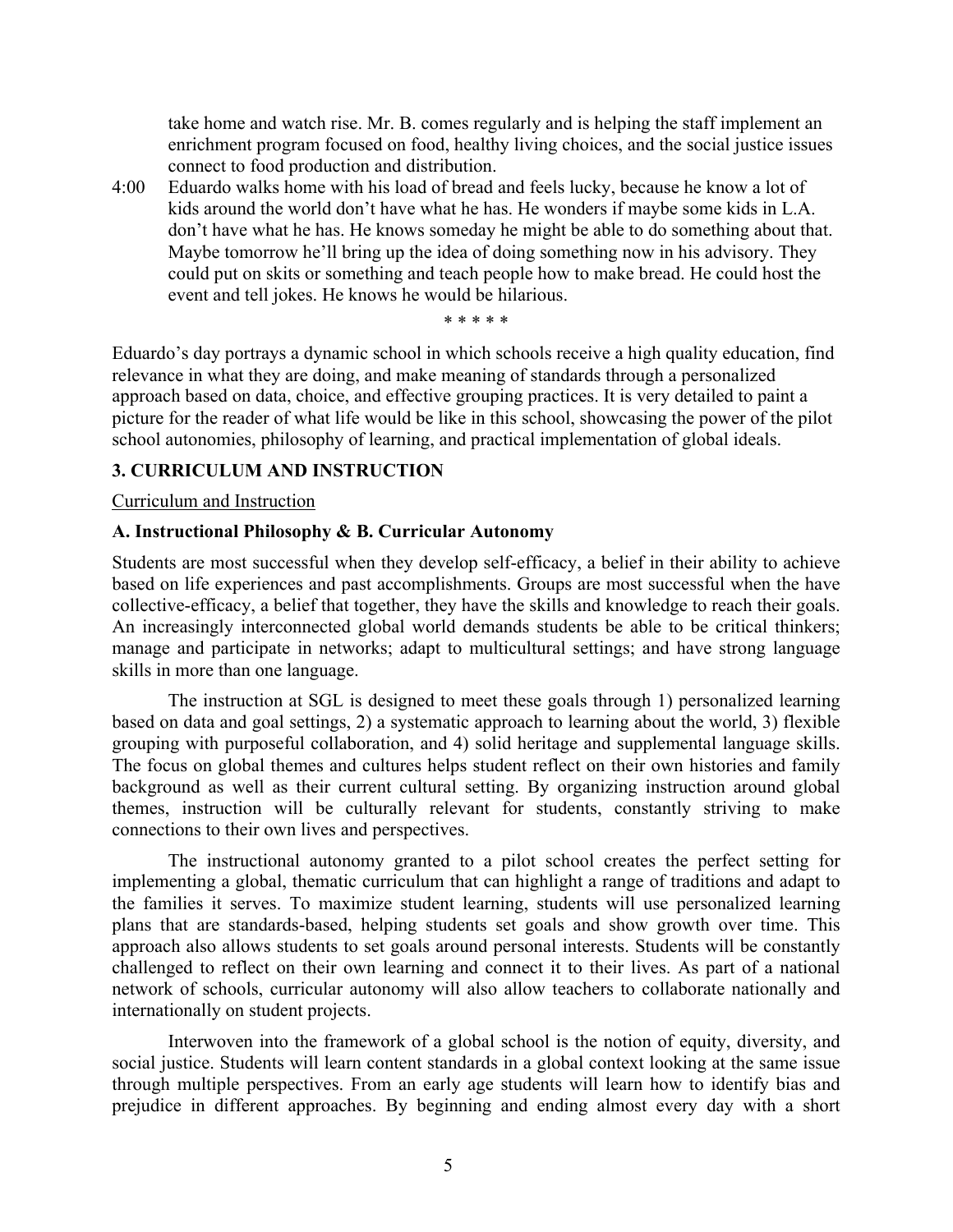advisory period, students will learn how to participate in democratic decision-making, develop there own personal voice, and learn about restorative justice. Advisory is uncommon in elementary schools, but it is critical to a model that wants to teach and have students experience social justice.

## **C. Expectation, D. Core Academics, E. Community Opportunities, & F. Electives**

SGL students will learn within a highly personalized, supportive school environment to meet all grade level outcomes. The expectations of growth over time and eventual mastery of state standards are the cornerstone of all SGL personalized learning plans. The staff will be fierce about literacy and numeracy for all students. Within a personalized approach, all students will make progress and will succeed. A three-tiered structure will be implemented in alignment with the Response to Intervention (RtI) initiative. The opening and closing of most days in Advisory will help the student's Advisor coordinate the personalized learning plans. Teachers will collaborate weekly and discuss how well they are responding to instruction.

Additionally, backward mapped from the high school graduate profile used by the Ambassador School for Global Leadership (the 6-12 on-site partner school), a graduate profile for the K-5 will ensure students meet grade level outcomes. Expectations will include mastery of core content skills and knowledge; development of world language skills; engagement in a project focused on social justice; and the demonstration of digital literacy skills. By the time a student graduates, she will master the fundamentals and applied knowledge in global contexts that connect to her life. Each grade level will align outcomes based on a continuum of developmentally appropriate expectations grounded in state standards.

As indicated by Eduardo's schedule, the core academics include 1) world languages which includes ELD, 2) literacy, 3) mathematics, and 4) international studies. Also core is the use of advisory to promote social justice, collaboration, and communication skills. Additional opportunities outside of the bell schedule include Monday, Tuesday, and Thursday "clubs" which engage students in leadership roles and community projects as well as after school "enrichment" which will range from intensive intervention to special guest speakers. Families will be invited to help create and participate in these "electives" to meet the needs of all students. Learning will always be about the real world and the immediate and international community resource will create the settings for that learning.

## **G. Approach to Literacy and Numeracy Instruction**

Literacy will be embedded across the curriculum by ensuring all teachers have professional understanding of literacy instruction, collaborate regularly to discuss ways in infuse literacy into the curriculum and constantly reflect on data indicated student performance in literacy. Materials, strategies, and techniques will align with student needs, based on the developmentally appropriate expectations such as those found in *Preventing Reading Difficulties in Young Children* (1998) and the *Report of the National Reading Panel* (2000). All teachers will receive professional development on the developmental scope and sequences of literacy skills as well as the instructional strategies to support all students. The RtI approach will serve as the foundational design with three tiers of instruction with the literacy block, as well as the scheduling of Tier II and Tier III instruction in the afternoon. *Dynamic Indicators of Early Basic Literacy Skills* (DIBELS) will provide screening and progress monitoring data for all students. A range of additional assessments will be chosen to meet the needs of 1) screening, 2) diagnostics, 3) progress monitoring, and 4) outcome measurement at the three tiers of instruction.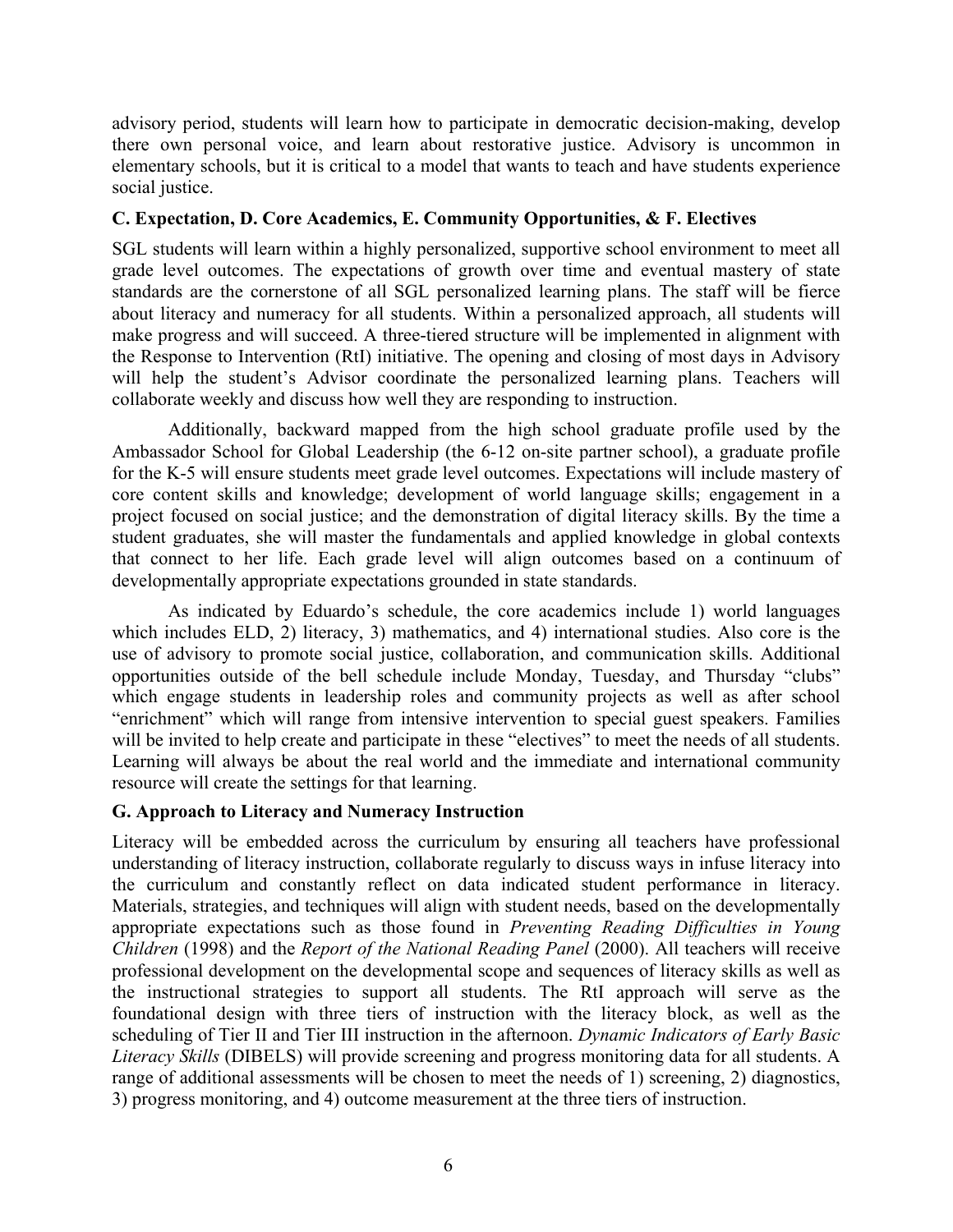Numeracy will cut across classrooms as well. The *Report of the National Mathematics Advisory Panel* (2008) will be familiar to all staff members. The emphasis on a balanced approach to mathematics will include critical thinking skills, problem-solving skills, content knowledge and basic skills. All students will show growth over time and, as recommended by the National Council of the Teachers of Mathematics, go deep with knowledge within a practical context. Within a globally focused curriculum, students will explore mathematics in situations that connect to themselves and the world. In both literacy and numeracy instruction, teachers will use research-based strategies such as reciprocal teaching, explicit/direct instruction, SDAIE, process writing, think-pair-share, Question-Answer-Relationship, and all-pupil-response.

### **H. Community Resources to Enhance the Curriculum**

In partnership with AEC and the International Studies School Network, SGL will be connected not only to the immediate community it serves, but also to a regional, national, and even international network of schools. Within this setting, SGL will have access to resources for world language, virtual field trips, international speakers, and an array of other resources. All members of the ISSN network are committed to infusing literacy and numeracy across the curriculum so that skills are not developed in isolation. The staff of SGL will have access to instructional models, units, and activities with this focus from across the nation.

Within the L.A. area, a range of organizations focused on developing international and cultural literacies will be accessible to the SGL staff. The Asia Society, Title XI office at USC, and the Chamber of Commerce have all expressed interest in supporting SGL with a range of resources and opportunities for student experiences. Three diverse schools in Pasadena, Pacoima, and Southgate will support and partner with SGL allowing opportunities for regional meetings and cross-site visits for students and staff. By developing a curriculum on diversity, globalism, and social justice, the entire city becomes a resource in every aspect of its operation.

To engage the neighborhood directly, all students will participate in projects that address a local need. The Ambassador High School (on site) will also invite SGL students to connect to their projects to the community and invited leaders, parents, and local business to participate in the life of the school. Relevance and ensuring learning is "real world" will be the focus.

### **I. Achievement Gap & J. Language Learners and Students with Special Needs**

Achievement gaps exist not only in academic performance, but also in the disparity in access to social networks, role models, and limited supports for systematic learning outside of school. In fact, Tony Wagner's book *The Global Achievement Gap* (2009) indicates that education in the U.S. needs not only to bridge gaps between socioeconomic groups, but gaps in the skills students need to compete and participate globally.

The focus on a globally focused curriculum matched with an advisory that supports personalized learning plans will help address the gaps that exist for students. The use of student self-reflection regarding their progress towards mastery of standards will also help close the gap by identifying kids who need extra support. Teachers will intervene early and intervene often when students are not responding to instruction. Before school and after school learning opportunities will also help close achievement gaps. Finally, weekly teacher meetings in which the students' needs are continually examined will strengthen the teachers' collective efficacy.

All students are expected to develop literacy in English and at least one more language. For a student who already has a heritage language and may need help with English, what most term "ELD" will take place during "World Languages" time and/or during "Enrichment" time.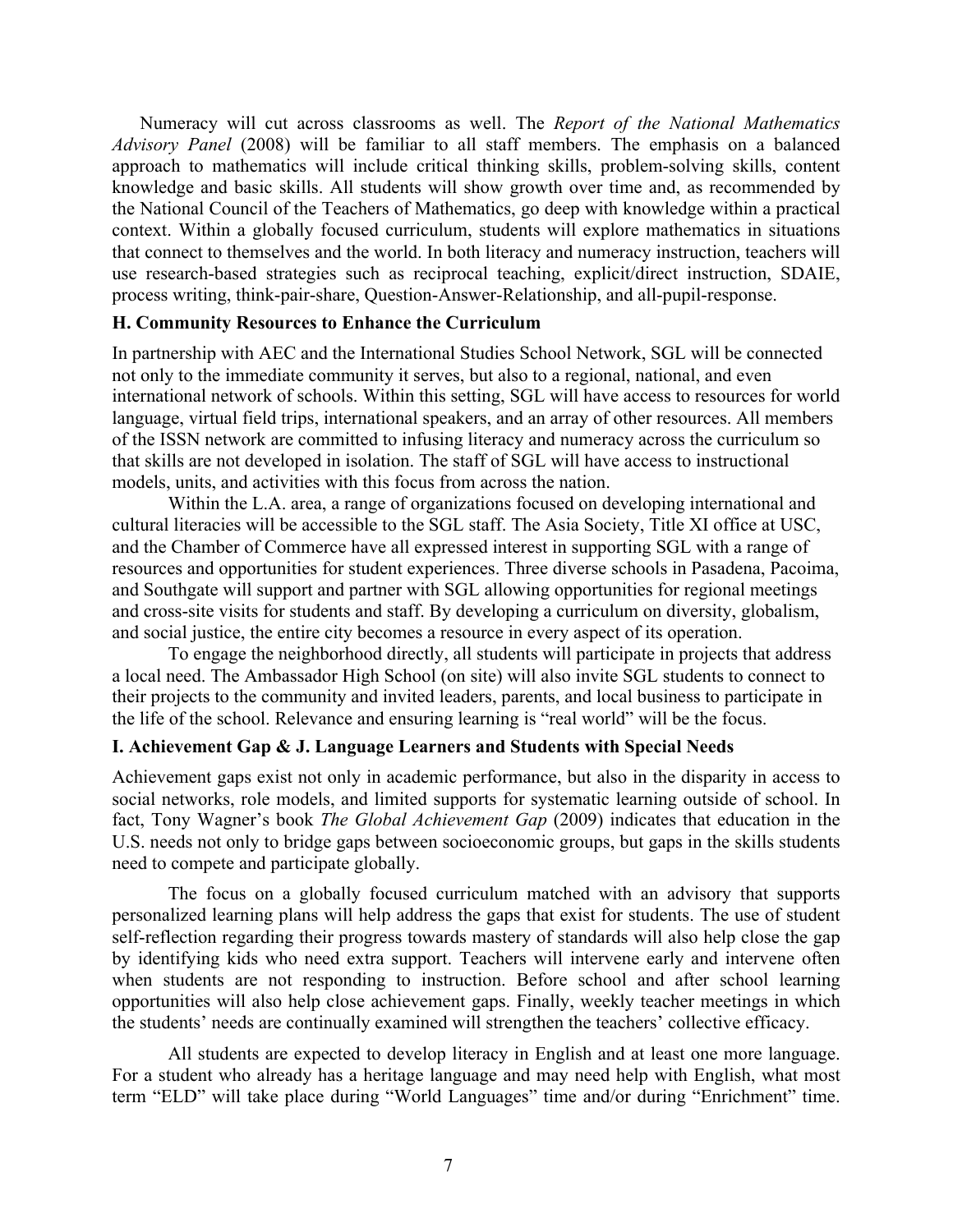All students will be learning English. All students will be studying another language. Students will have access to a large network of language teachers across the U.S. The work of Susanna Dutro and the focus on language forms and functions will inform much of the ELD and foreign language instruction, helping students understand sentence frames to meet specific language needs. This approach helps make language learning accessible and immediately practical.

With regard to English Learners, the three-tiered approach will provide multiple levels of support to build strong academic language in the student's native language while simultaneously building their English proficiency. Based upon the work of Laurie Olsen and Alicia Romero in *Meeting the Needs of English Learners in Small Schools and Learning Communities*, five conditions for optimal English Learner instruction are identified. Through this lens, SGL will create a system to address student needs in English language development.

All teachers will receive professional development in SDAIE strategies and coaching support from AEC and ISSN. Lesson study and the use of Critical Friends protocols to reflect on students work will help teachers reflect on the needs of language learners as well. Finally, the Sheltered Instruction Observation Protocol (SIOP) will help provide the templates and checklists for teachers to plan and collaborate to meet the needs of language learners.

Weekly teacher collaboration meetings will allow teachers to review student progress regularly and work together to meet the needs of students. Under and RtI framework, students will move in and out of Tier II (strategic) and Tier III (intensive) interventions based on the data gathered through progress monitoring. The school also plans to implement a "student success team" (SST) model to the maximum extent feasible to attempt to meet all student needs within the regular instructional setting prior to referral for formal assessment for special education purposes. Such teams will typically consist of the student's teacher(s), a school administrator, the student's parent/guardian, and others. The team will oversee development of plans to meet students' needs, if possible, without referral to assessment for special education needs.

In the event that formal interventions provided through the SST are not successful, the school would seek to secure a formal and appropriate assessment conducted by qualified staff. If this assessment identifies that the student has exceptional needs and require special education and/or related services under the terms of applicable special education law, the school anticipates working with appropriate district staff to convene and conduct an individualized educational plan (IEP) team meeting or meetings in accordance with the referral policies/procedures of the governing SELPA.

The curriculum will meet the needs of diverse learners by providing personalized goals; monitoring student progress through standards-based personalized learning plans; beginning and ending each day in an Advisory setting; ensuring teachers develop rigorous and relevant themes for study; using both large and small grouping techniques; using research-based instructional strategies; and by implementing a tiered approach to instruction that provides intervention as well as enrichment opportunities for all students.

#### Assessment

### **K. Philosophy on Student Assessment & L. Assessment Autonomy**

Many times, students do not understand what they or learning or why. Sometimes, students complete assignments and do not understand the purpose of the work. Standards-based,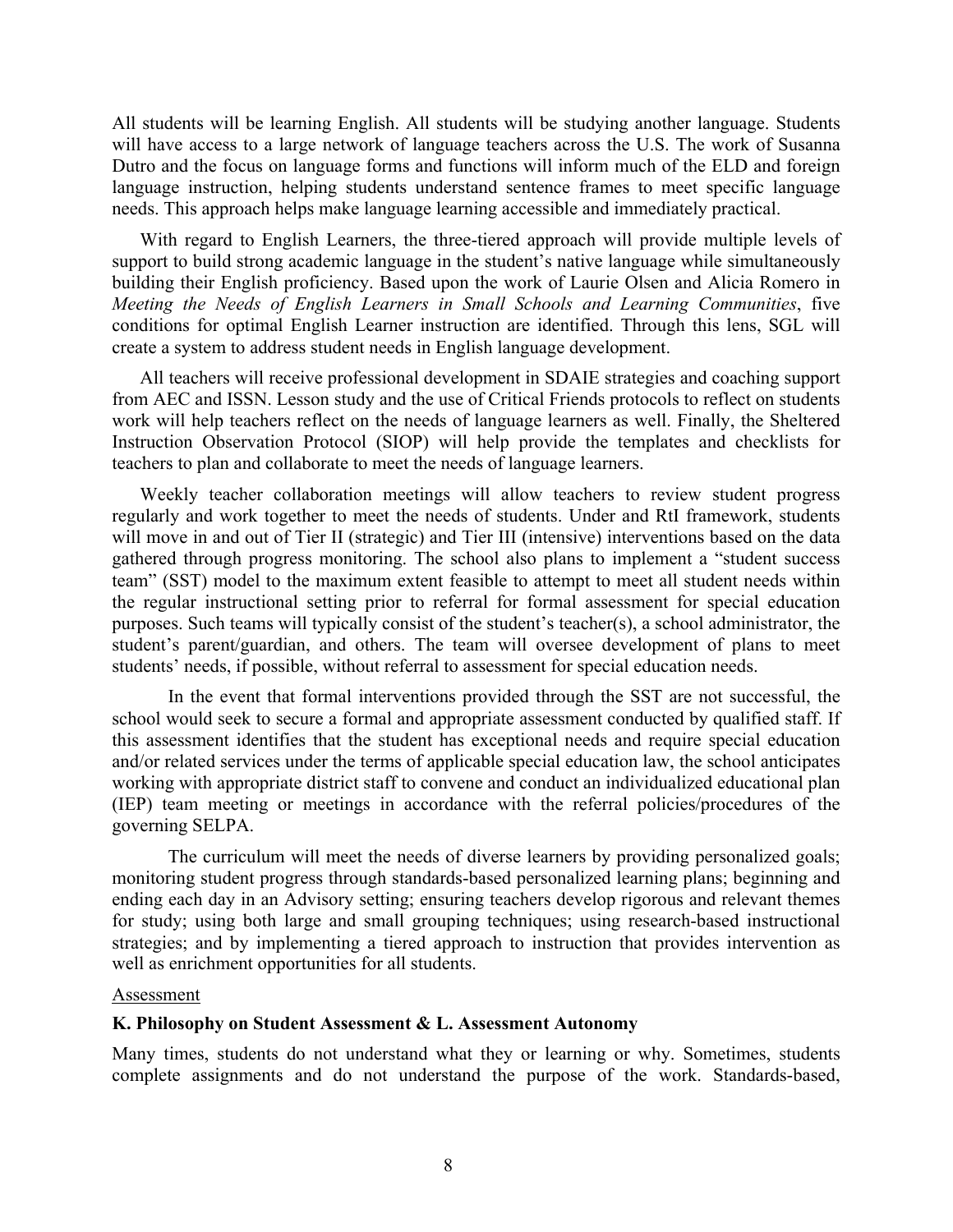personalized learning plans help students monitor progress towards standards mastery and maximize their learning.

The autonomy of assessment will allow teachers to triangulate data from multiple sources then adjust instruction accordingly. Specifically, the design and implementation of Personalized Learning Plans and portfolios of student work will help close achievement gaps and implement a tiered, adaptive instructional experience that helps students succeed. As a small autonomous pilot school, SGC faculty will be able to get to know their students' personalities, learning preferences, and background, allowing teachers to match their approach and provide the right instruction at the right time. At the same time, they will work on teams and share students so they have the strength of numbers, and have opportunities to develop best practices collectively.

## **M. Formative and Summative Measures & N. Data to Measure Progress**

| <b>OUTCOMES</b>                                                   | <b>EXAMPLES OF</b><br><b>INSTRUCTIONAL STRATEGIES</b>                                                                                           | Generated<br>Teacher- | Portfolio*<br>PLP & | <b>State Tests</b> | <b>ADDITIONAL</b><br><b>ASSESSEMENTS</b>                                                                                     |
|-------------------------------------------------------------------|-------------------------------------------------------------------------------------------------------------------------------------------------|-----------------------|---------------------|--------------------|------------------------------------------------------------------------------------------------------------------------------|
| Proficiency in<br>mathematics                                     | Direct Instruction<br>Skill-specific, small group instruction<br>Applications to problem solving                                                | X                     | X                   | X                  | Diagnostic assessments<br>Benchmark standards tests<br>Course grade reports                                                  |
| Proficiency in<br>English/<br>Language Arts                       | Direct Instruction<br>Skill-specific, small group instruction<br>Word Study with word sorts<br>Creative and expository writing                  | $\mathbf{X}$          | $\mathbf{X}$        | X                  | DIBELS Benchmarks &<br>Progress Monitoring<br><b>BPST-II</b><br>San Diego Quick<br>Spelling Inventories                      |
| Proficiency in<br>science                                         | Science labs<br>Research papers<br>Interdisciplinary thematic instruction                                                                       | X                     | X                   | $5^{\text{th}}$    | Performance Tasks<br><b>Project Presentations</b>                                                                            |
| Proficiency in<br>social sciences                                 | Interdisciplinary thematic instruction                                                                                                          | X                     | X                   |                    | Performance Tasks<br><b>Project Presentations</b>                                                                            |
| (EL students):<br>Progress toward<br>English fluency              | Sheltered Instruction<br>Supplemental English Language<br>Language Forms & Functions                                                            | X                     | X                   | $\mathbf X$        | <b>Benchmark</b> assessments<br>Diagnostic assessments<br>Portfolios and other authentic<br>assessments                      |
| Progress toward<br>IEP goals                                      | Individualized curriculum in<br>accordance with the IEPs                                                                                        | X                     | X                   | $\mathbf{X}$       | IEP progress and review                                                                                                      |
| Proficiency with<br>technology                                    | Interdisciplinary use of information<br>technology for research<br>papers/projects                                                              | X                     | X                   |                    | Performance Tasks<br><b>Project Presentations</b>                                                                            |
| Expression and<br>creativity in the<br>arts & physical<br>fitness | Presentations and performances for a<br>variety of audiences<br>Independent and cooperative group-<br>work and projects<br>Visual arts projects | $\overline{X}$        | X                   |                    | Student self-evaluations<br>Teacher observations<br>Art and presentations graded<br>according to school-developed<br>rubrics |
| Social and<br>emotional skills                                    | Independent and/or cooperative<br>group-work and projects                                                                                       | X                     | X                   |                    | <b>Performance Tasks</b><br><b>Project Presentations</b>                                                                     |

## **Plan for Formative and Summative Assessments**

\*PLP (Personalized Learning Plan)- Both the PLP and the portfolio work together to clarify the process, expectations, and achieved outcomes. To assess student needs, intervene with students who need additional help, and improve instruction, teachers will gather data about students performance from their portfolio of work kept with their Personalized Learning Plan (PLP), other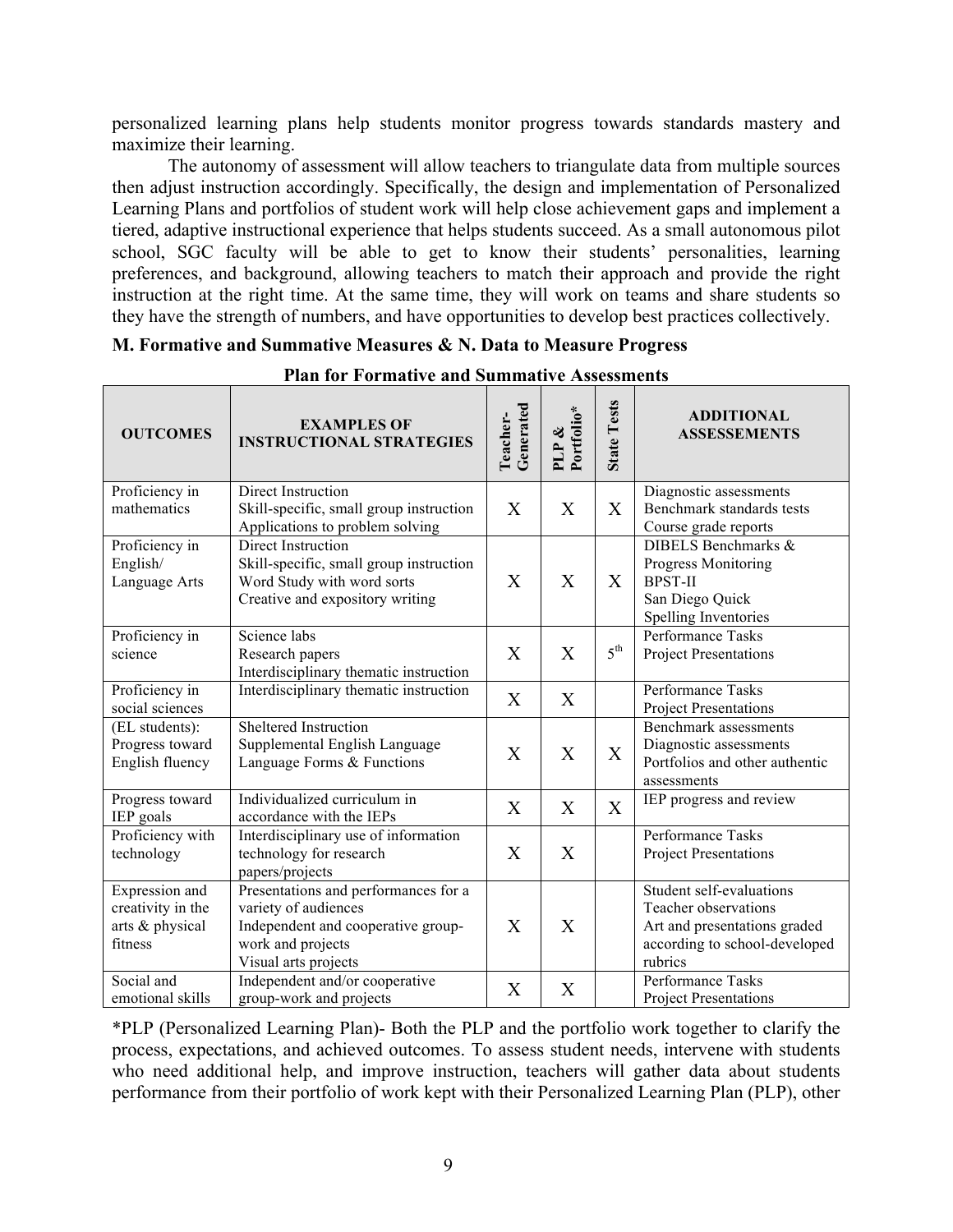teacher-generated assessments, standardized measures (such as DIBELS), and state measures. Both formative and summative assessments will be used to show student growth over time as well as meet proficiency levels.

|                                            | Aug         | Sep          | Oct          | <b>Nov</b> | Dec | Jan | Feb          | Mar | Apr | May          | Jun          |
|--------------------------------------------|-------------|--------------|--------------|------------|-----|-----|--------------|-----|-----|--------------|--------------|
| Screening for Literacy & Numeracy Skills   | X           |              |              |            |     | X   |              |     | X   |              |              |
| Progress Monitoring for Students in        | $\mathbf x$ | $\mathbf{X}$ | $\mathbf{x}$ | X          | X   | X   | $\mathbf{x}$ | X   | X   | $\mathbf{x}$ | $\mathbf{X}$ |
| Intervention                               |             |              |              |            |     |     |              |     |     |              |              |
| Diagnostic assessments for students not    |             |              | X            |            |     |     | X            |     |     | X            |              |
| progressing                                |             |              |              |            |     |     |              |     |     |              |              |
| Student updates on PLP (daily)             |             | X            | X            | X          | X   | X   | X            | X   | X   | X            | X            |
| Advisor talks with students about how they |             | $\mathbf{X}$ | X            | X          | X   | X   | X            | X   | X   | X            | X            |
| are progressing                            |             |              |              |            |     |     |              |     |     |              |              |
| Teaches meet in collaborate teams to       |             |              |              |            |     |     |              |     |     |              |              |
| discuss individual and collective student  |             | $\mathbf{X}$ | X            | X          | X   | X   | X            | X   | X   | X            | X            |
| needs                                      |             |              |              |            |     |     |              |     |     |              |              |
| Celebration of Learning / Student-led      |             |              | X            |            |     | X   |              |     | X   |              |              |
| conferences with portfolio review          |             |              |              |            |     |     |              |     |     |              |              |
| <b>CELDT</b> testing                       | X           | $\mathbf{X}$ |              |            |     |     |              |     |     |              |              |
| <b>CST</b>                                 |             |              |              |            |     |     |              |     |     | Х            |              |

**Draft Year 1 Data Collection Plan to Inform Instruction**

## **4. SCHEDULE**

## **A. School Calendar and Daily Schedule & B. Scheduling Autonomy**

The school will offer instruction for 185 days each year for students. Given the need to coordinate with other schools sharing the same facilities, recess and lunch times may be adjusted appropriately, as well as the coordination of holidays and breaks. Some families may have children in more than one school, and the principal of SGL will work with the building committee to ensure calendars are customer-oriented and family-friendly. Daily flexible scheduling will enable teachers to work collaboratively to develop interdisciplinary learning experiences. Teacher loads are designed to balanced teacher choice and creativity (e.g. clubs, enrichment, thematic units, etc.) with accountability for student outcomes (e.g. progress monitoring, PLP management, collaboration to share best practices, etc.)

School will begin at 8:00 am and end for students at 3:00 pm on Monday, Tuesday, Thursday and Friday. On Tuesdays and Thursdays "clubs" will be provided before school for students to explore areas of interest and work on communication skills. Enrichment activities will be available Mon, Tue, and/or Thu. On Wednesdays, the students will start at 8:00 am and be released at 1:30 in order for teacher to work on common planning and discuss student needs. SGL will work with community partners and providers to establish options for students for Wednesday afternoons.

| Time          | Title       | <b>Notes</b>                                                            |
|---------------|-------------|-------------------------------------------------------------------------|
| $7:40 - 8:00$ | Clubs (Tue) | Tue and Thu only; optional for students to pick an area of              |
|               | $&$ Thu)    | interest. Most clubs focus on written and oral communication<br>skills. |
| $8:00 - 8:15$ | Advisory    |                                                                         |
| $8:20 - 8:50$ | World       | Students needing explicit ELD instruction will be leveled               |
|               | Languages   | according to CELDT and progress monitoring data to work on              |

**Daily Schedule (Mon, Tue, Thu, Fri)**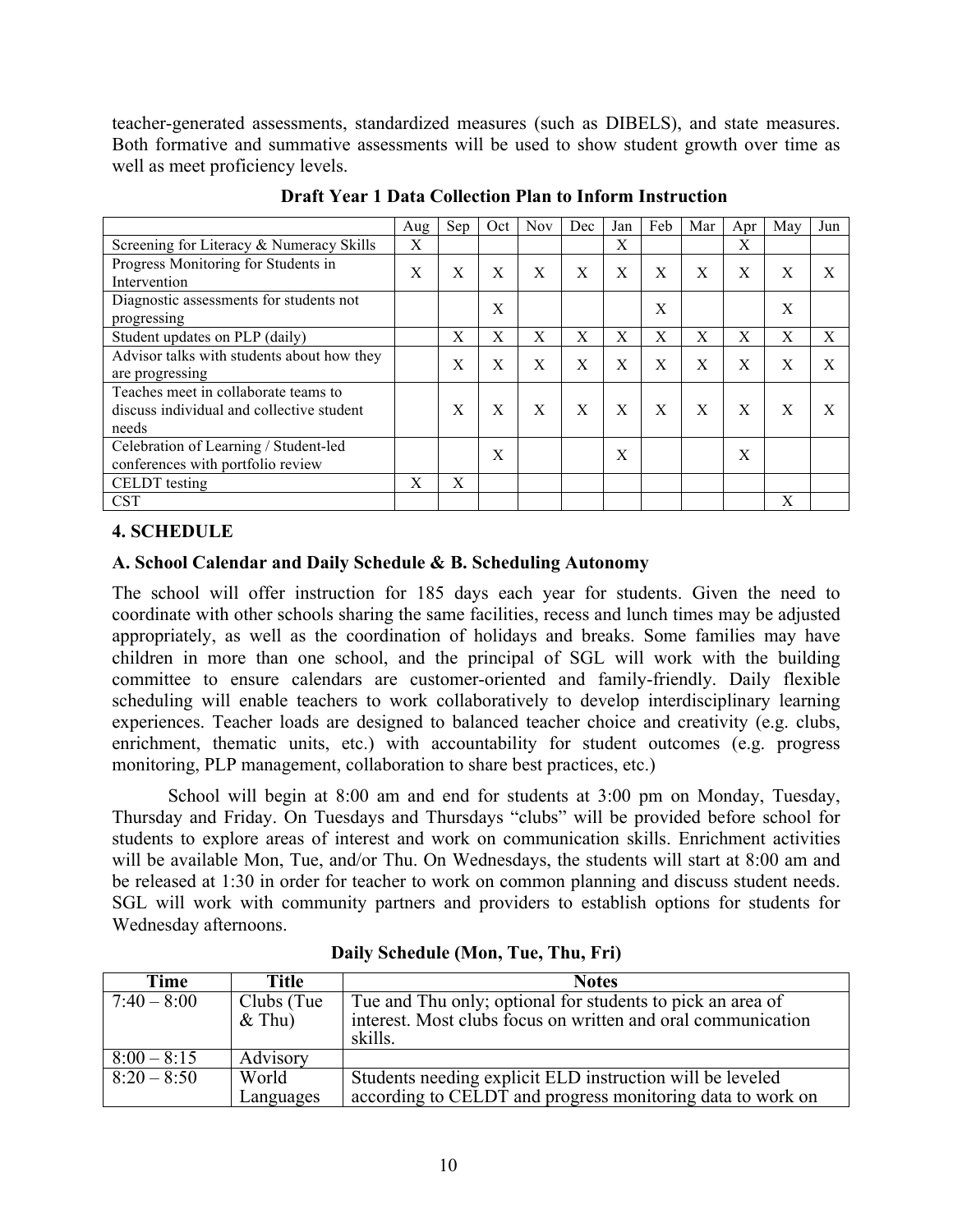| Time            | <b>Title</b> | <b>Notes</b>                                                      |
|-----------------|--------------|-------------------------------------------------------------------|
|                 |              | language forms and functions                                      |
|                 |              | Students who are RFEP, IFEP, EO or who commit to daily ELD        |
|                 |              | during Enrichment time (see below) can study Chinese, Spanish,    |
|                 |              | or Korean                                                         |
| $8:55 - 10:25$  | Block 1      | Literacy, Mathematics, or World Studies (SS & Science)            |
| $10:25 - 10:40$ | P.E.         | Organized time with student choice as well as whole-group         |
|                 |              | activities at least once per week                                 |
| $10:40 - 12:10$ | Block 2      | Literacy, Mathematics, or World Studies                           |
| $12:10 - 12:30$ | Lunch        |                                                                   |
| $12:30 - 12:40$ | Recess       |                                                                   |
| $12:40 - 2:10$  | Block 3      | Literacy, Mathematics, or World Studies                           |
| $2:10 - 2:40$   | Skills Work  | Tier II interventions and enrichment in mathematics and literacy  |
| $2:45 - 3:00$   | Advisory     |                                                                   |
| $3:00 - 4:00$   | Enrichment   | Advisors work with kids to go where they will benefit most: 1)    |
|                 | (Mon, Tue,   | Tier III intervention (math $\&$ /or literacy), 2) additional ELD |
|                 | $&$ Thu)     | instruction, 3) student project time                              |

## **Early Release: Wacky Wednesdays! / Student-Led Conference Schedule**

| $8:00 - 8:25$   | World Language                       |
|-----------------|--------------------------------------|
| $8:30 - 9:40$   | <b>LITERACY</b>                      |
| $9:40 - 9:50$   | Snack                                |
| $9:55 - 11:05$  | <b>MATH/PE</b>                       |
| $11:10 - 11:30$ | Lunch                                |
| $11:35 - 11:55$ | Recess                               |
| $12:00 - 1:10$  | 30 Min. Writing Workshop             |
|                 | 30 Min. Enrichment                   |
| $1:15 - 1:30$   | Advisory (Students released at 1:30) |
| $2:00 - 4:00$   | Teacher Collaboration and PD         |

\* \* \* \* \*

Teachers will report to school at 7:30 am Tue and Thu, and by 7:45 on Mon, Wed, and Fri. They will complete their contractual day at 4:30 pm to allow time for preparation and before/after school clubs and enrichment. This extended time will allow students greater access to teachers, allowing them to receive needed individual attention. Each week teachers will have professional planning time and a team meeting. Finally, each teacher will be expected to dedicate one Saturday morning (3 hours) per month for academic support and tutoring for students.

**Sample Teacher Schedule**

| <b>Responsibility</b>                                                  | <b>MON &amp;</b><br><b>FRI</b> | <b>TUE &amp; THU</b> | WED           |
|------------------------------------------------------------------------|--------------------------------|----------------------|---------------|
| Be on campus                                                           | 7:45                           | 7:30                 | 7:45          |
| Run a club in an areas of personal interest                            |                                | $7:40 - 8:00$        |               |
|                                                                        | Daily Schedule                 |                      |               |
| <b>Run Advisory</b>                                                    |                                | $8:00 - 8:15$        |               |
| Co-teach a World Language                                              |                                | $8:20 - 8:50$        | $8:00 - 8:25$ |
| Teach Block 1<br>(Literacy, Math, or Int'l Studies)                    |                                | $8:55 - 10:25$       | $8:30 - 9:40$ |
| <b>Break or Supervision</b><br>(Rotating supervision with team members |                                | $10:25 - 10:40$      | $9:40 - 9:50$ |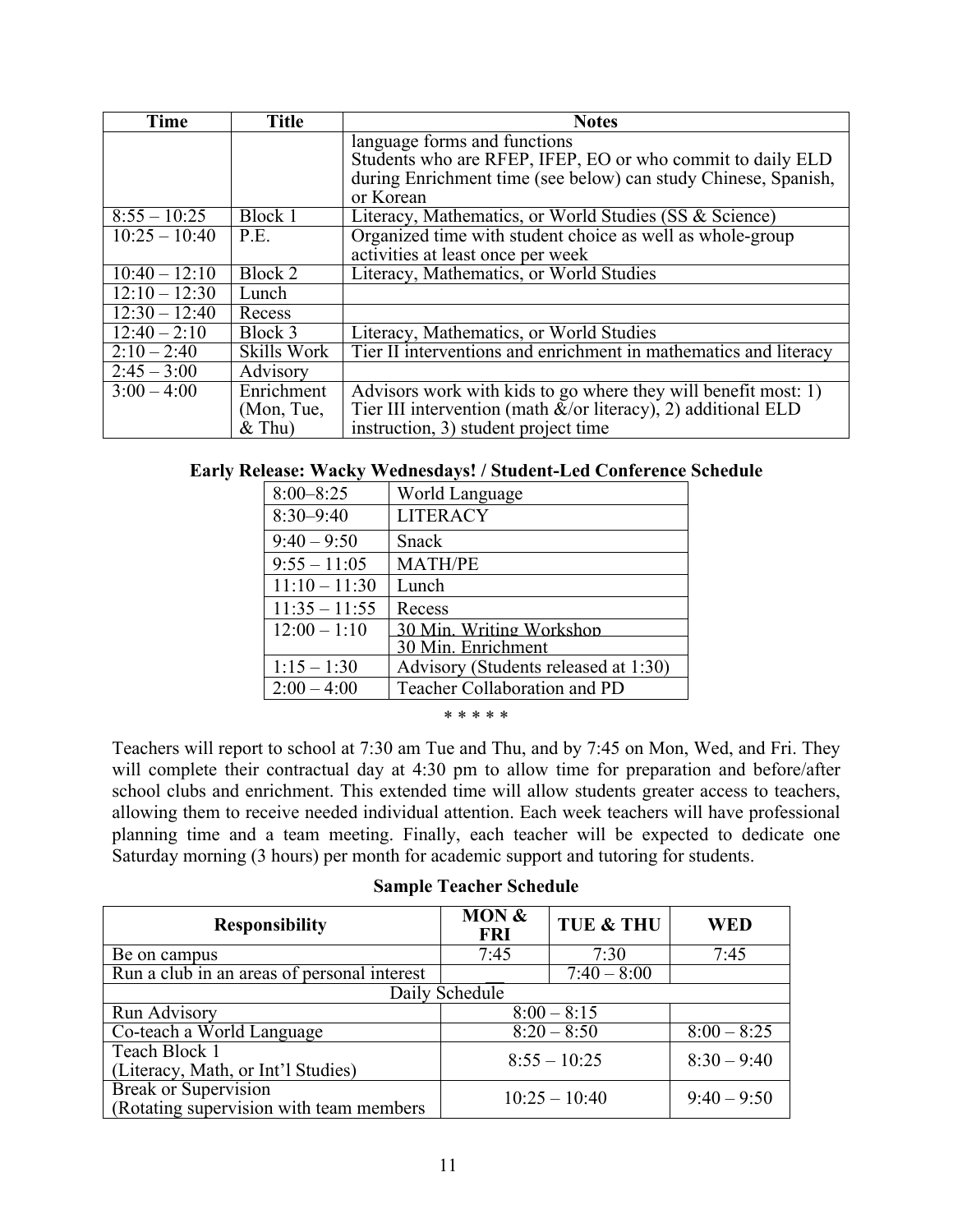| <b>Responsibility</b>                             | <b>MON &amp;</b><br><b>FRI</b> |                | <b>TUE &amp; THU</b> | <b>WED</b>      |
|---------------------------------------------------|--------------------------------|----------------|----------------------|-----------------|
| weekly)                                           |                                |                |                      |                 |
| Teach Block 2                                     |                                |                | $10:40 - 12:10$      | $9:55 - 11:05$  |
| Lunch                                             |                                |                | $12:10 - 12:30$      | $11:10 - 11:30$ |
| <b>Break or Supervision</b>                       |                                |                |                      |                 |
| (Rotating supervision with team members)          |                                |                | $12:30 - 12:40$      | $11:35 - 11:55$ |
| weekly)                                           |                                |                |                      |                 |
| Teach Block 3                                     |                                | $12:40 - 2:10$ | $12:00 - 1:10$       |                 |
| Run an Intervention and/or enrichment             |                                |                | $2:10 - 2:40$        |                 |
| group based on student needs                      |                                |                |                      |                 |
| Advisory                                          |                                |                | $2:45 - 3:00$        | $1:15 - 1:30$   |
| Enrichment time for students and teacher planning |                                |                |                      |                 |
| Run an Intervention and/or enrichment             | $3$ to                         |                | 3 to $4:00$          |                 |
| group based on student needs                      | 4:00                           | $3$ to         |                      |                 |
| Personal Planning and/or tutoring based           | 4:30<br>4 to<br>4:00 to 4:30   |                |                      | 1:30 to $2:00$  |
| on student needs                                  | 4:30                           |                |                      |                 |
| Participate in team collaboration meetings        |                                |                |                      | $2:00$ to 4:30  |
| and/or whole staff meetings                       |                                |                |                      |                 |

To maximize collaborative planning and professional development time, Wed collaboration time will focus on the *Cycle of Effective Instruction*, a step-by-step process for teachers to look at data, set goals, develop expertise in their instructional area, refine the curriculum, and design then refine lessons.

- **Week 1** Look at data and student work; set goals and review student PLPs
- **Week 2** Develop expertise by sharing strategies and developing lessons
- **Week 3** Whole faculty professional development (as needed)
- **Week 4** Refine the curriculum and review the effectiveness instructional techniques

The advisory period will be critical to the development of the culture of success and safety within the school. During this time, students will have the opportunity to develop a close relationship with a trusted adult who will help create an environment where student voice can be supported. This program will be structured around the development of the students' academic, personal and global community "voice." Students will use this period to reflect and plan with their advisor for their continual success through the personalized learning plans.

## **C. Student and Faculty Grouping**

Children, particularly young children, need a sense of structure and support from adults who care about them personally if they are to be successful in school. Good instruction also matches the strengths of teachers to the needs of the students. If organized and managed well, even young children can rotate between teachers if the expectations for behavior and instructional strategies are aligned so students feel safe, connected, and develop meaningful bonds with their teachers.

Students will be grouped to maximize their learning within classrooms. Whenever possible, classrooms will be heterogeneous in nature, inclusive of students with special needs. Students will experience multiple experiences to work in cooperative groups that are flexible and designed to support accomplishment of the tasks at hand. Based on student needs at the time, students may be grouped within a flexible, short-term skills group within the classroom to receive extra attention around a particular area of learning. When possible, special education students will be in regular classes with additional support in line with the expectations outlined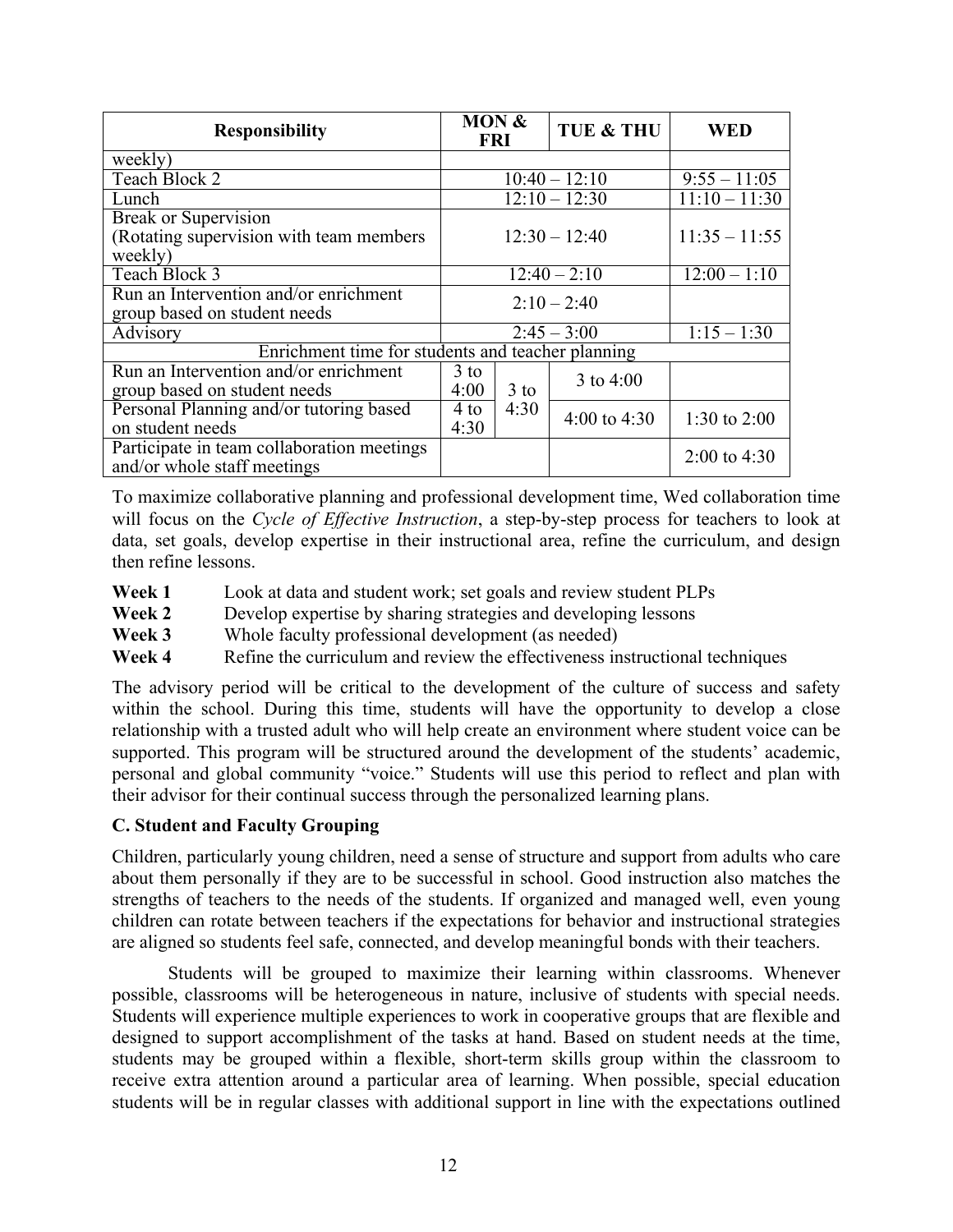in the student's Individual Educational Plan. The goal will be to maximize student's experiences, making the necessary accommodations that assist the student in accessing the rigorous, developmentally appropriate content. Accommodations may include extra time, adjusted assignments, extended timelines, technological support services, etc.

Students will be grouped heterogeneously in Advisory. Students will also generally stay with the same group for language instruction and during their Core Blocks, grouped purposefully to lower affective filters and help students experience success. For enrichment and skills time, students will move in and out of groups as their needs indicate. To manage these changes in schedule it will be critical that 1) classrooms are next to each other, 2) teachers work as a team with aligned expectations, 3) curricular units are developed by these teacher teams to make constant connections across classrooms, 4) teachers are provided professional development with strategies and models to mange the process, and 5) the move toward this system is thoughtful, phasing in the shifts during the first few months of school so kids can manage the changes. For example, one approach is for the Advisor to keep her students for the full or at least most of the day for the first two weeks of school. Based on the maturity and responsiveness of the students, teams can decide how much "movement" the kids are ready to handle and develop a plan to begin the process. In Kinder, the shift toward moving between teachers may take weeks in order for students to be ready; it may take a few months. Models exist in Pasadena and Fullerton for teachers to visit and then makes informed, professional decisions based on the responsiveness of the students. Such a flexible approach requires collaboration and alignment and will be fundamental to the expectations of the staff.

To support the SGL staff, the Aveson School of Leaders in Pasadena will provide sample schedules, strategies, and lessons learned over the past two years of implementing this approach. The staff of SGL may find this flexible grouping approach a challenge at first, but within a few weeks of school, it will be clear that it is one of the best approaches if schools are to create a true professional collaboration model and practice flexible, purposeful grouping to match student needs to teacher strengths. This is also a technique to help students become comfortable and successful in navigating groups and understanding the need for collaboration.

Teachers will be grouped to maximize the quality of the instructional program while meeting the individual needs of the students:

*Whole faculty* – Since the school is designed as a small school, it is critical that the faculty have time to work together to build the culture to help all students succeed.

*Collaborative Teams* – Each instructional team will have three teachers (math, literacy, and international studies) and special needs teachers (special education, language) who participate across teams.

*Disciplinary Clusters* – Teachers will meet in discipline groups to align curriculum, to strategies for discipline-specific skills (math, literacy, international studies, and language instruction) and develop expertise in bringing international content.

## **D. Target Class Sizes**

To maximize the extended learning periods and to offer students deep learning with a great deal of individual attention, average class sizes will be targeted at 20 students in the core courses, including world languages, though there may be times when all students learning a language come together for a "big teach". Teachers will be responsible for knowing well and serving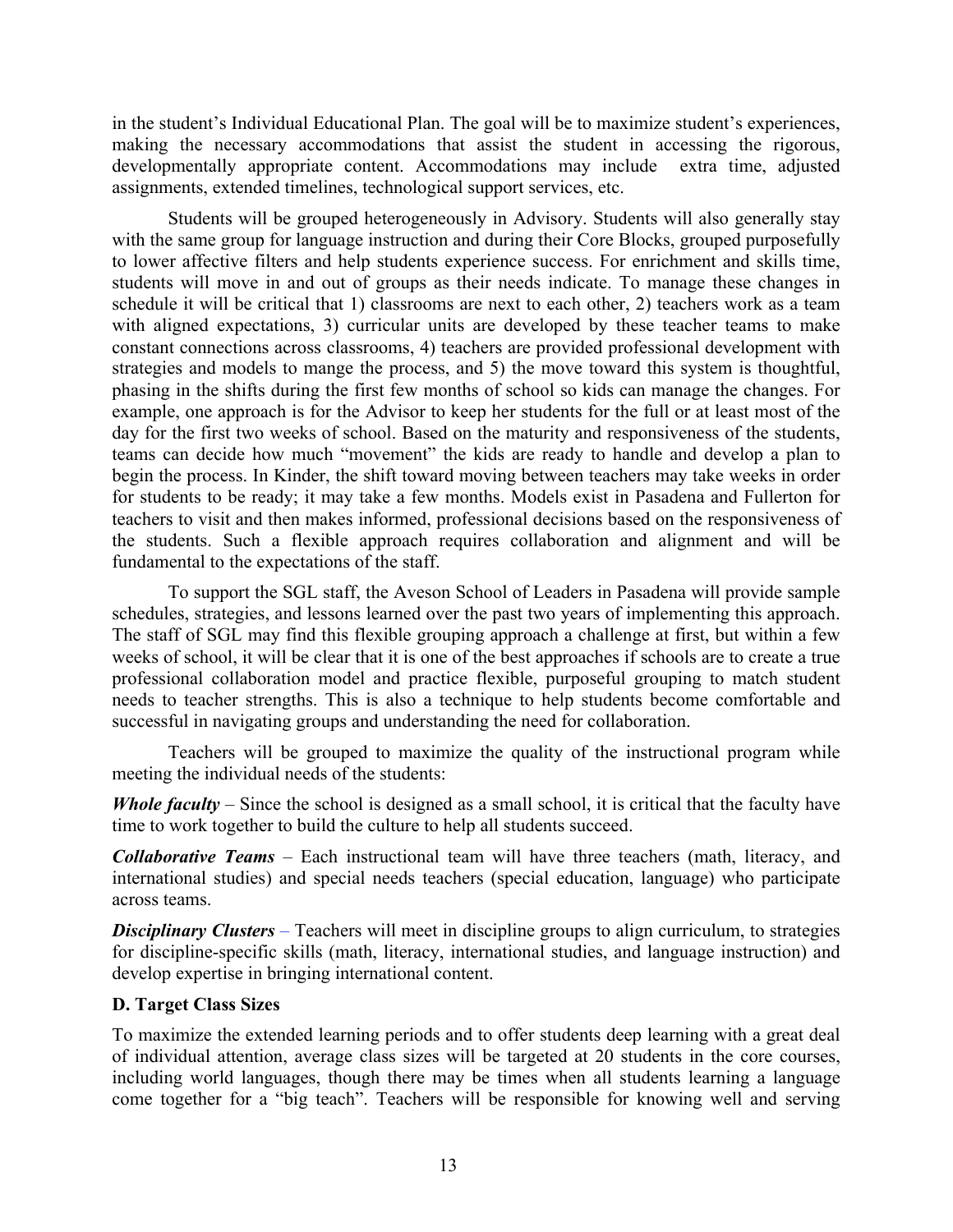approximately 60 students as part of a collaborative team. This team will share these 60 students, allowing for consistency of approach, interdisciplinary work, and student accountability.

Special education teachers and language teachers will serve as supports for identified students and all teachers to serve the learning needs of these students in both inclusion and pullout settings as their needs dictate. These specialized teachers will attend team meetings as needed and will meet as a special needs team to help coordinate intervention strategies for all students. Special education teachers and language teachers may serve in co-teach roles within the inclusion classroom settings to provide mainstreamed support and model differentiated strategies.

Teachers will also serve as advisors to a smaller group of students (ideally less than 20.) to reach this goal, language teachers and special education teachers may serve as advisors pr coadvisors, depending on the final configuration and availability of staff. The advisor will be the key advocate for each of their advisees, supporting the students in their educational plans. Teacher/advisors will also serve as the main point of contact for parent/guardians as well as other teachers that interact with the student in regards to providing support and problem-solving needed for the students.

Notably, this vision is ambitious particularly given the current economic and funding challenges facing the nation. But the participation in the network of international schools along with the support of AEC will help develop a unique learning experience for the students of SGL that will help prepare them to participate in a fast moving, interconnected, and multicultural future. This setting will also challenge teachers to push themselves and their colleagues to collaborate and learn collectively, because simply put, teacher collaboration with technical support is best for students to maximize their learning.

## **5. PROFESSIONAL DEVELOPMENT AND SUPPORT**

## **A. Collaborative Community & B. Professional Development**

As already detailed, Wednesdays will allow teachers to collaborate as a whole staff, on contentarea teams, and with their collaboration teams. This schedule will provide teacher quality time to improve instruction and student learning. The 6-12 Ambassador School also represents an opportunity for students to connect with mentors, participate in projects, and for the two schools to work together to fundraise. Teachers will also be part of a larger regional, national, and international community of schools with opportunities to virtually and physically visits other schools around the world.

A focus on social justice will permeate the projects and curricular themes teachers design. To support students and staff members in the deepening of their understanding of social justice, AEC and ISSN will work to connect the staff of SGL to local and national efforts focused on social justice. To ensure a coherent professional development plan, the teachers will complete a needs assessment at the beginning and end of each year. Based on their needs and interests, teams of teaches will set their own goals and professional development needs aligned with the overall vision, needs, and director of the school. Teachers will help prioritize, develop, and adjust their personal and collective professional development plans.

| Draft Professional Development Plan for Year 1 |  |  |  |
|------------------------------------------------|--|--|--|
|------------------------------------------------|--|--|--|

| May<br><b>Mar</b><br>Feb<br>Nov<br>. Jcf<br>Dec<br>Jan<br>Apr<br>4 11 C<br>S or<br>ιJτ<br>LU.<br>- - - - - |  |  |  |  |  |  |  |  |  |  |  | Jun |
|------------------------------------------------------------------------------------------------------------|--|--|--|--|--|--|--|--|--|--|--|-----|
|------------------------------------------------------------------------------------------------------------|--|--|--|--|--|--|--|--|--|--|--|-----|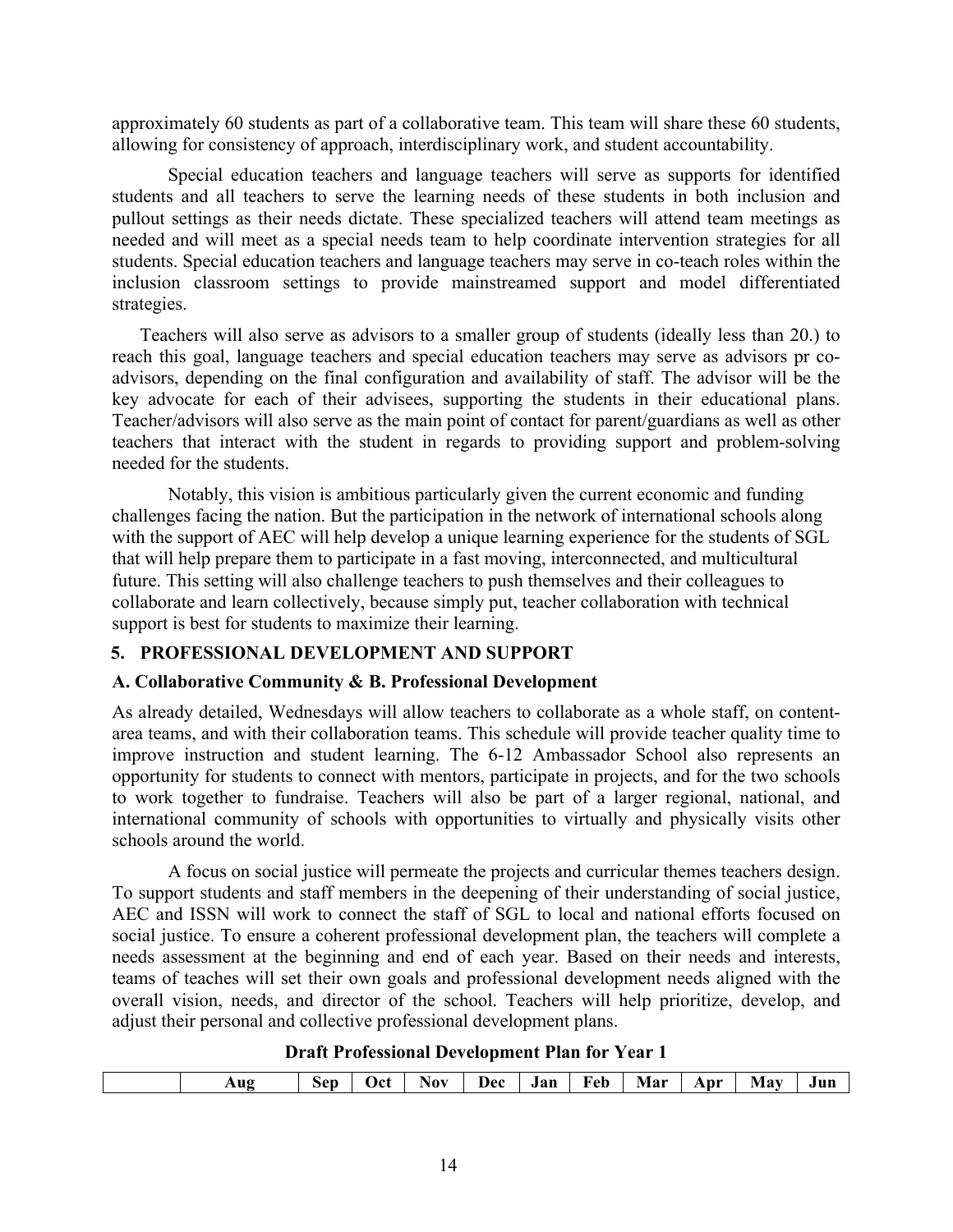|                | Aug                                                                                                 | <b>Sep</b>                                   | Oct                                                                                                    | <b>Nov</b> | <b>Dec</b> | Jan | Feb | Mar | Apr | May | Jun |
|----------------|-----------------------------------------------------------------------------------------------------|----------------------------------------------|--------------------------------------------------------------------------------------------------------|------------|------------|-----|-----|-----|-----|-----|-----|
| <b>Topics</b>  | - Personalized Learning Plans<br>- Backplanning for a Global<br><b>Education for Social Justice</b> | - Celebration<br>of Learning<br>- Portfolios | - Tiered Intervention<br>- Community<br>Partnerships for<br>& Progress<br>Social Justice<br>Monitoring |            |            |     |     |     |     |     |     |
| <b>Setting</b> |                                                                                                     | Whole Staff PD                               |                                                                                                        |            |            |     |     |     |     |     |     |
|                | Collaborative Teams                                                                                 |                                              |                                                                                                        |            |            |     |     |     |     |     |     |
|                | Visits to schools in the network                                                                    |                                              |                                                                                                        |            |            |     |     |     |     |     |     |
| <b>Support</b> | AEC $&$ the ISSN regional school collaboration                                                      |                                              |                                                                                                        |            |            |     |     |     |     |     |     |
|                | <b>LAUSD Supports</b>                                                                               |                                              |                                                                                                        |            |            |     |     |     |     |     |     |

# **6. STAFFING**

# **A. Optimal Learning & B. Staffing Plan & C. Pattern to Ensure Adequate Instruction**

By laying out the expectations of collaboration, flexible grouping, and a fierce dedication to student achievement through personalized learning, SGL will attract and retain educators committed to the vision. The autonomies of the pilot schools encourage the risk-taking needed to innovate and use evidence-based approaches that maximize student achievement.

The following staffing plan is designed to 1) create collaborative teams, 2) provide strong English language and literacy support, 3), provide non-English language and literacy support, 4) ensure students with special needs can be successful, and 5) provide teachers the resources they need to implement a globally-focused, rigorous, standards-based curriculum.

|                                      | K |  |  | 3 |  | 5     | <b>TOTAL</b> |
|--------------------------------------|---|--|--|---|--|-------|--------------|
| <b>Mathematics Teacher</b>           |   |  |  |   |  |       |              |
| Literacy Teacher                     |   |  |  |   |  |       |              |
| <b>International Studies Teacher</b> |   |  |  |   |  |       |              |
| W. Languages                         |   |  |  |   |  |       |              |
| <b>ELD</b> Teacher                   |   |  |  |   |  |       |              |
| <b>International Studies</b>         |   |  |  |   |  |       |              |
| Coordinator                          |   |  |  |   |  |       |              |
| <b>Special Education</b>             |   |  |  |   |  |       |              |
| Development Director                 |   |  |  |   |  |       |              |
| Principal                            |   |  |  |   |  |       |              |
|                                      |   |  |  |   |  | TOTAI | 33           |

**Staffing Plan**

## **D. Evaluation Process for Teachers & E. Recruiting and Selecting Staff and Leadership**

The principal will work with the Governing Council and other stakeholder groups to create a fair, balanced system for recruiting and evaluating the performance of the principal (see section 7, D). As a pilot school sharing a site with six other schools, the school leadership will face various challenges. Crucial to the selection of the leadership is their dedication to social justice for the students, families, and professionals the Ambassador Complex is designed to serve.

## **7. GOVERNANCE**

## **A. Culture of Shared Leadership and B. Leadership Structure**

The school will have a democratic governance system with structures and processes that are inclusive, collaborative, and relentlessly focused on improving student learning and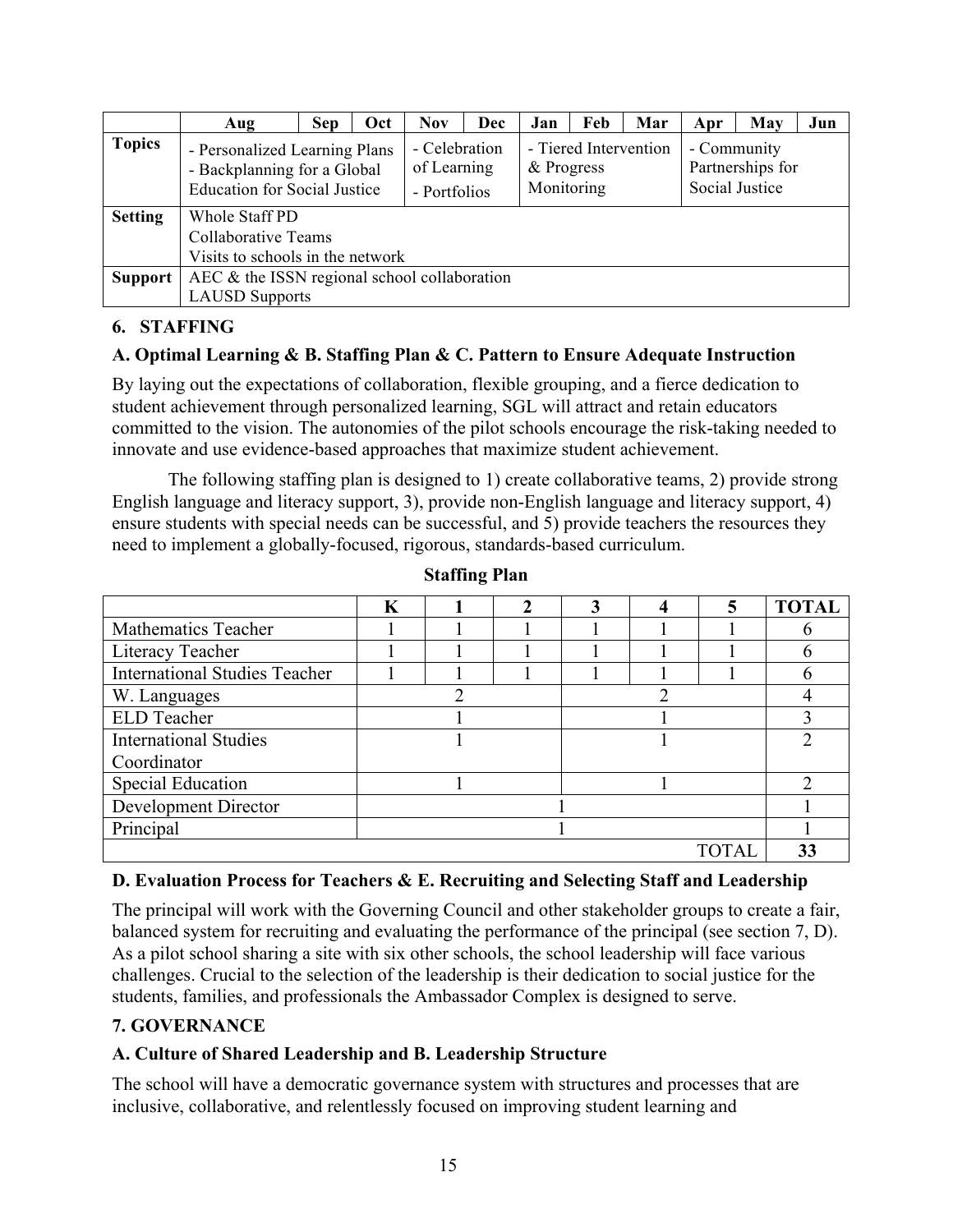achievement. This system is not only a means for decision-making, but is the infrastructure of a learning organization dedicated to shared leadership. It is a system for communication, planning, evaluation and accountability that continually draws on the experience of all stakeholders in the school – teachers, administrators, parents, teachers, and community members – to enable the organization to behave more intelligently and produce ever-increasing levels of student academic performance.

The principal will serve as the head of the leadership team, working directly with the Governing Board of the School, will lead the school. The principals will have responsibility for all functions of the school and will, by their actions, serve as the instructional leaders for the school. They will be assisted by a Financial Manager/Development Director with skills in the areas of budget management, federal program policies and requirements, and development / fundraising. Each grade level team will have a lead teacher whose responsibilities will be to manage the meetings, create an agenda in collaboration with the other teachers on the grade level and to produce notes after the meetings. They will also attend monthly meetings with the leadership team to design and coordinate the efforts around the goals of the school. Each department will also have a lead teacher. Their job will be to coordinate the efforts of the teachers of their department in a vertical articulation of curriculum and instructional strategies. They will also have the responsibility for coordinating job embedded professional development in the specific disciplines with a particular focus on infusing global understandings and connections within the curriculum. They will attend a monthly meeting with the administration to coordinate efforts across disciplines as well.

The school at full capacity will also have two full time International Studies teachers to provide support and coordination for a rigorous, globally relevant learning environment. The responsibilities for this position will include but not be limited to:

- Supporting the instructional personnel in internationalizing the curriculum
- Seeking opportunities for service learning
- Seeking connections in the community for international internships for students
- Coordinating student and teacher travel opportunities for the school

In addition to the Governing School Council, there will be a Leadership Team (LT) that consists of the president of the student council; each grade level team leader; the content area leader from each discipline including a specialist teacher; a representative of the student support (intervention) team, the school directors, the International Studies Coordinators, and the school principal. It is supported and informed by the Student Support Team described in section 3 of the proposal.

The main purpose of the Leadership Team (LT) is to coordinate communication, plan, and develop initiatives aimed at improving student learning. A primary function of the LT is to annually create a comprehensive School Development Plan, based on the ISSN school design. In brief, steps that the LT takes in the development of the plan are 1) gather a broad range of data about student's work, teacher's instructional practices, the school's organizational dynamics and its interpersonal culture (to include data from the annual ISSN school design surveys and/or school design site visit); 2) analyze the differences between the school's current status on these indicators and previous indicators of progress (where the school was) and its vision of the future (where it wants to go); 3) establish priorities for action to change aspects of the school that will lead to improved student learning; 4) develop action plans for addressing each priority that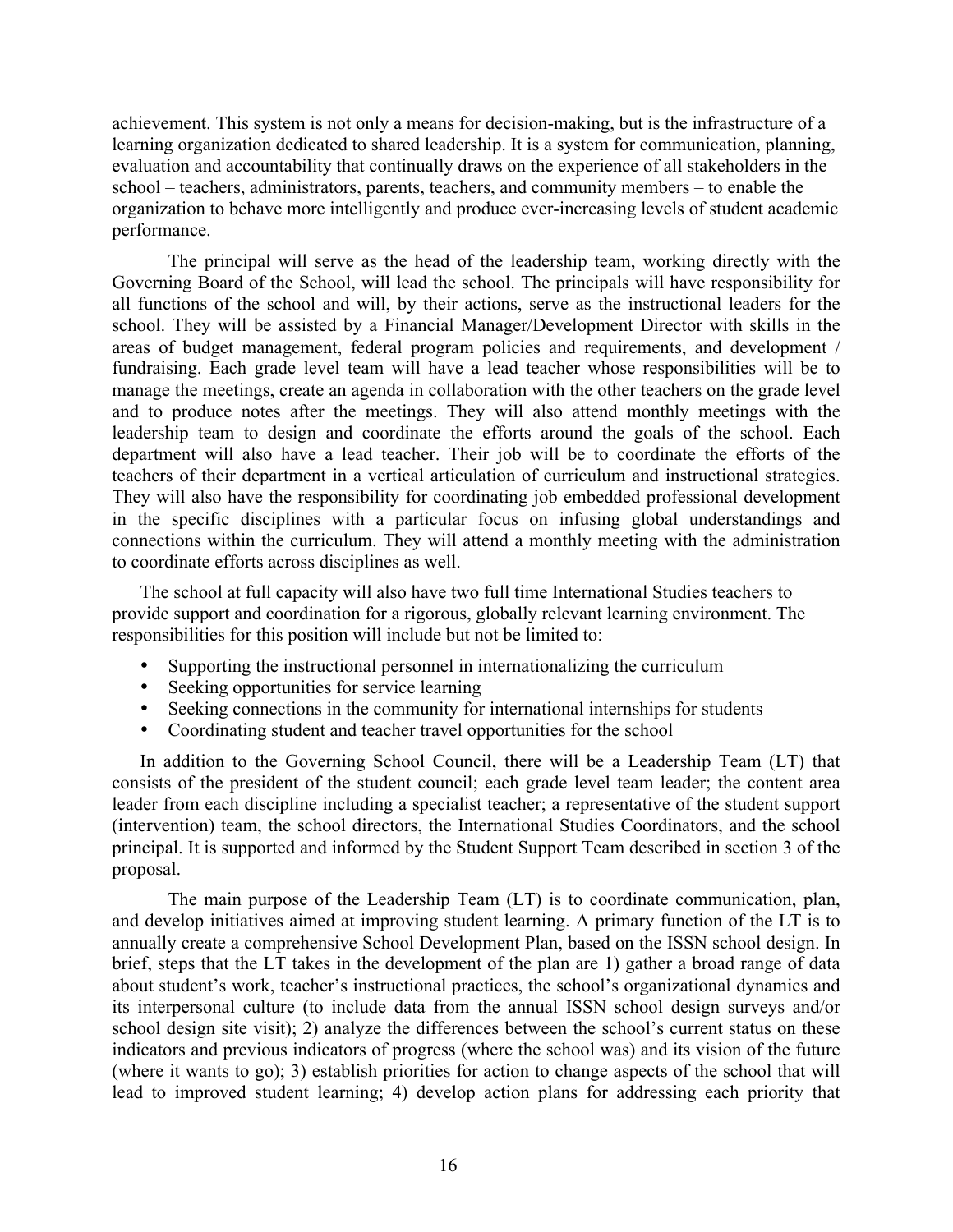includes an understanding of the causes of the "problem", strategies for improvement, and benchmarks to assess progress; 5) periodically monitor progress against benchmarks and adjust strategies; 6) conduct a year end assessment of progress that informs the next year's annual plan.

Informing the Leadership Team are standing Inquiry Teams that are responsible for providing information and options for action to the LT as well as to the faculty, as a whole, on specific aspects of the school. To maximize input from throughout the school community and to build distributed leadership capacity, all teachers will serve on Inquiry Teams, such that every teacher serves on at least one such team each year. Parents, students and community members will also serve on Inquiry Teams as needed or appropriate. One such Inquiry Team will be the Data Team that is charged with continuously gathering and analyzing a broad range of data regarding the school and its performance. Another Inquiry Team is a parent-led team that informs the Student Support Team (see section 3). This and other Inquiry Teams are instrumental in establishing action plans to address priorities set by the faculty and the LT. Action plans developed by Inquiry Teams and approved by the LT and the faculty as a whole are implemented within grade level teams, subject-area teams or through the student support team. These are coordinated and monitored by each team's representative on the LT. The Governing School Council will provide input into the School Development Plan but does not formally approve it.

As an adjunct to the Governing School Council, an Advisory Board will be formed of prominent members of the Los Angeles education, business and cultural community. The purpose of the Advisory Board will be to raise awareness about the school locally, nationally, and internationally, seeking enrichment and internship opportunities for students and the school, and to assist in raising additional funds to support the school. Through quarterly meetings with the president of the Governing School Council and the school principal, the Advisory Board will be kept informed of the school's progress and challenges so that its members can act as spokespersons and advocates for the school within various circles of influence within the city.

Since the specific demographic make-up of the school will not be available until the first class is selected by lottery, it is assumed at this point that SGL will eventually be eligible for Title I funding as either a "Targeted Assistance School" program or as a "School Wide Program" by meeting the poverty threshold through free and reduced lunch eligibility. To meet the requirements for this funding, the school will assemble a Compensatory Education Advisory Committee (CEAC) comprised of parents elected by Title I eligible parents, school leadership, Title I teachers, and the school counselor. This committee will be tasked with creating the "Single Plan for Student Achievement" as well as advising the school Leadership Team and the Student Support Team regarding supplemental services that are eligible through Title I funding. It will also be responsible for creating the school's policy on parental involvement, overseeing the Annual Title I Parent Meeting, overseeing the creation of informational materials for parents who are eligible for Title I programming, and conducting data analysis of program effectiveness that will include parent and student surveys, test data disaggregation, and programmatic recommendations that assure Title I funding is used to promote scientifically-based instructional methods and programs that supplement rather than supplant instruction at the school.

#### **C. Composition of the Governing School Council**

The Governing School Council will consist of 13 voting members, as follows:

• Administrators (1) - the Principal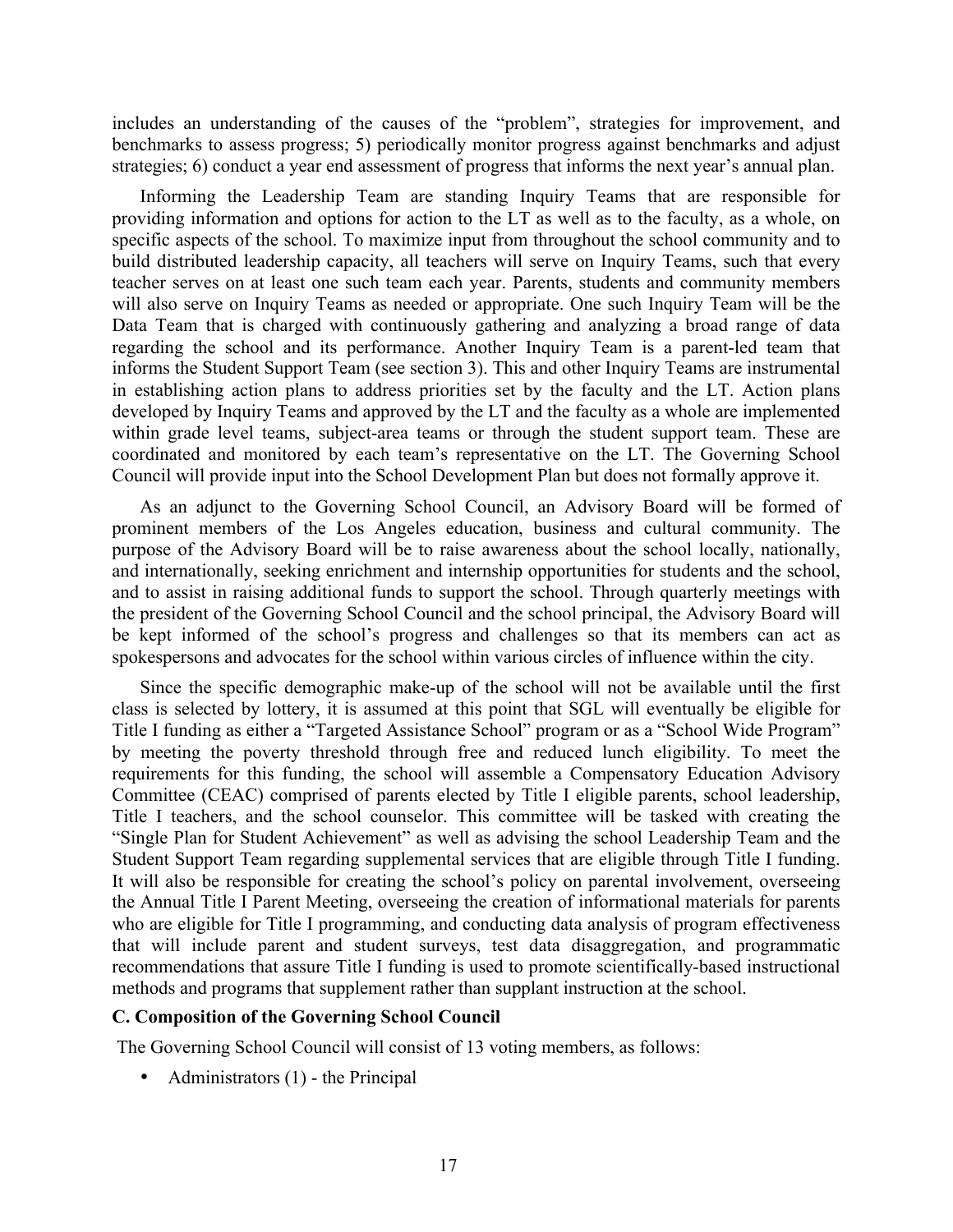- Faculty Representatives (8); one from each grade level and the two International Studies **Coordinators**
- Parent Representatives (2); 1 from the K-2 and 1 from the 3-5
- Community Representatives (2); including a representative from Asia Society/AEC\*

School administrators are automatically on the Council. The full faculty elects faculty representatives and the Governing School Council selects parent/community representatives. In the first year, one-half of the representatives (apart from school administrators and the International Studies Coordinators) will be elected for one-year terms, and the other half will be elected to two-year terms. Thereafter, all representatives will be elected to two-year terms.

The Council will annually elect or re-elect a chair or co-chairs, who will be responsible for establishing the annual calendar of 11 monthly Council meetings (August – June), preparing meeting agendas, and conducting Council meetings in a democratic manner where all voices are heard but no one voice is allowed to dominate. The chair(s) may call emergency meetings of the Council, if needed. Council decisions will be made by consensus, or where consensus cannot be reached, by majority vote. Council meetings are open to all to attend; however, the Council has the right to go into closed session on matters that fall into areas governed by privacy issues or FERPA and will publicly explain areas best discussed confidentially. All decisions of the Council are made public, and become a matter of written record reviewable at the school site.

Council members are expected to confer with and represent the views of the constituencies they are selected to represent on Council decisions. Teachers on the Council, for example, are expected to raise, based on discussions within grade level and subject area team meetings, important issues on the Council's agenda to ensure that teachers' views are well represented within Council discussions.

### **D. Evaluating the Principal**

Evaluation is a key factor in continuous improvement when administered in an authentic, growth-oriented manner. In SGL, leader and staff evaluation will occur within the framework of the ISSN Leader and Teacher Profiles. These profiles clearly define the skills and competencies expected of leaders and teachers within the International Studies Schools Network. These profiles will be used to create a developmental matrix of the style of Charlotte Danielson (see *Enhancing Professional Practice, 2nd edition*, 2007.) This matrix will form the basis for a yearly portfolio development that reflects the profiles as well as the leader/staff members' yearly goals. A three-person team including a school leader and two other selected colleagues will serve as the accountability team for teacher and/or leadership evaluation and will results in written feedback, including the collaborative development of a personal growth plan for the subsequent year.

Tools that provide 360° feedback will be used with all school staff on a regular basis including feedback from students and their families. Classroom observations and peer observations will be included in this process. All of this will add to the portfolio process and ultimately to the continuous growth of the leader/teacher. Peer assistance will be the norm to enhance professional practice. All evaluation processes will be directly linked to the comprehensive professional development program of the school.

This process of evaluation will be embedded in a larger effort of school improvement. In addition to the more traditional WASC accreditation visit, SGL will take part in the ISSN comprehensive school site visit. Based on the school design matrix, a national team will visit the school in its first and third years and present comprehensive data around the school's journey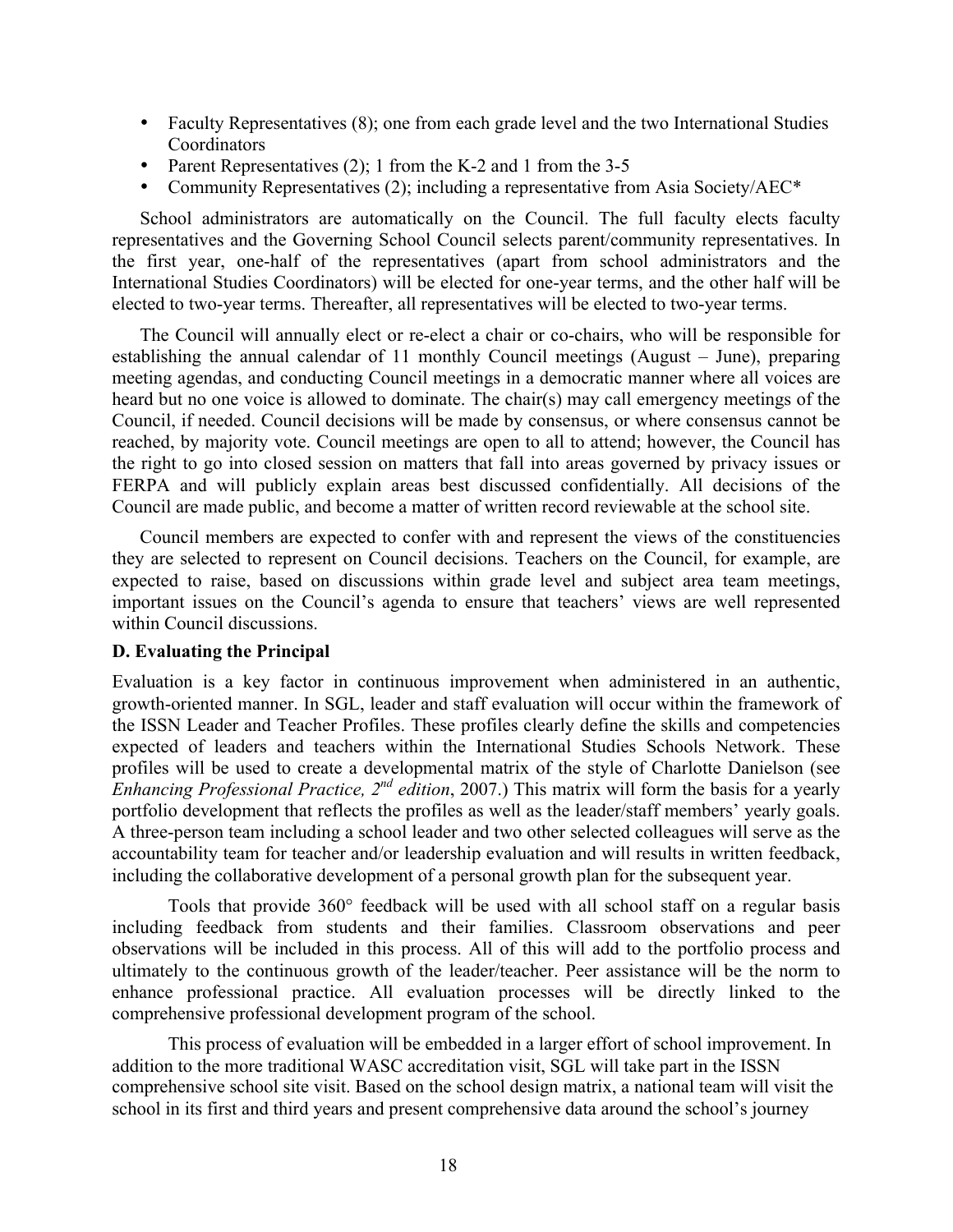towards achievement of the school design matrix. During the intervening years, SGL will participated in a self assessment experience modeled on the site visit process so that they can continuously grow towards providing the highest level education for all students.

## **E. Overseeing the Budget to Ensure Financial Stability & F. Setting Policy**

The Governing School Council, in conjunction with the principal and the Financial Manager/Development Director, will develop an annual budget for the school, provide monthly monitoring of the budgetary spending benchmarks, and will be required to vote on substantive budgetary changes occurring within the school year. The Council will also provide oversight of external fundraising and will participate in targeted fundraising activities themselves. Conventional accounting procedures will be followed which meet the internal and external audit requirements of LAUSD and all California State Department of Education financial guidelines, policies, and procedures.

The overarching responsibility of the Governing School Council is stewardship of the mission of the school. It is the conscience of the school, as well as the final authority on all financial and policy matters concerning the school including:

- Development of a clear statement of the school's mission and objectives through a collaborative process involving staff, students, and community and the ongoing stewardship of the mission in the school
- Preparation and monitoring of a long-range strategic plan for the school's development
- Advocacy and promotion of the school and its mission locally, nationally and internationally
- Accountability for the financial well-being of the school, including approval of an annual budget, periodic budgetary benchmark review, effective financial management and external fundraising
- Selection, support and nurturance of the school principal
- Conduct an annual (written) evaluation of the performance of the school principal, establish the principal's annual salary, and provide input to the Superintendent of LAUSD who has final authority over hiring and firing
- Review and approve the annual election-to-work agreement
- Manage the Internal Appeals Process
- Review and maintain bylaws, and establish all major policies (e.g. attendance, promotion, discipline, graduation requirements) consistent with the school's mission and LAUSD / California State Board of Education policies and guidelines
- Keep accurate records of its meetings, including rationale for and decisions on key issues, and provide timely communication of its proceedings through written and digital communication in English, Spanish and other languages as needed to ensure universal access to the information within the school community.
- Ensure that the Council's composition reflects a balance of expertise, perspectives and the demographic make up of the school community
- Develop itself through new member orientation, ongoing education, leadership development, succession planning, and evaluation of itself annually
- Provide strategic advice on curriculum, instruction, assessment, school culture and organization, parental involvement and other important decisions affecting the instructional program made by the school principal and leadership team
- Assures compliance with applicable local, state, and federal laws and regulations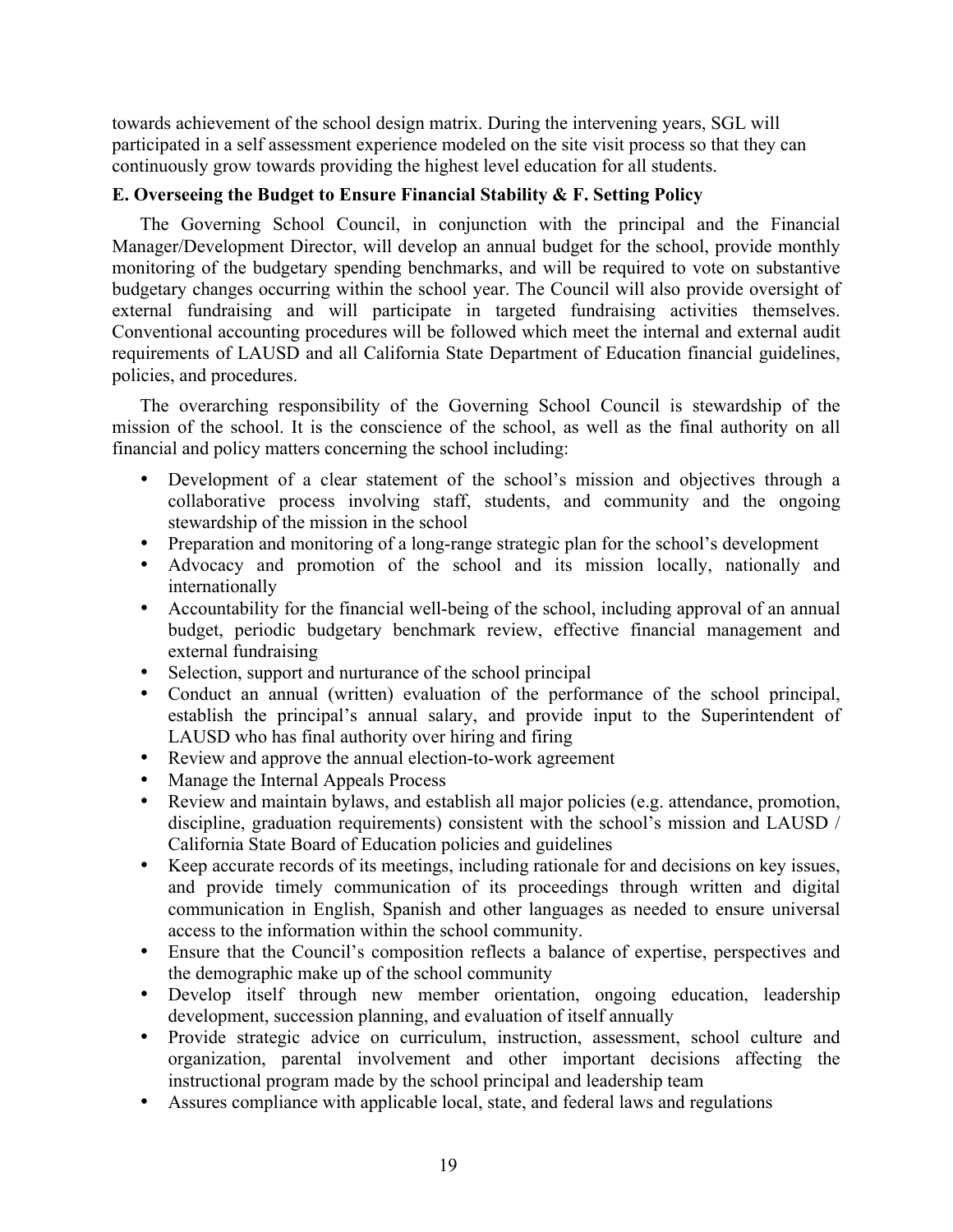## **8. BUDGET**

## **A. Budget Autonomy & B. Process for Developing School Budget**

To ensure maximum input the budget will go through several phases of development with input from all stakeholders. Given the budgetary autonomies and the intent to partner with a collocated school to provide some shared services, SGL will target budgeted funds to:

- support highly qualified core faculty including world language teachers
- provide extended day funding for staff to enhance student academic support and extracurricular involvement
- foster ongoing professional development for the staff
- create contractual partnerships with community agencies in health and social support sectors to provide a safety net of wellness for students and families
- provide cutting edge technology to facilitate the development of new literacies as well as 21<sup>st</sup> century learning skills.

Title I funding, grant and foundation funding, and per pupil allocations would be leveraged to provide maximum levels of support and opportunities for students as they pursue this world-class education.

SGL's Governing School Council, drawing on the advice and support of the Advisory Board, and working closely with the school principal, will be responsible for implementing an annual fundraising plan for the school. The plan will include fundraising events, such as an annual high-profile breakfast or dinner designed to spotlight the school's unique dual mission of preparing students from disadvantaged backgrounds to be both college-ready and globally competent. The Council will be privy to lessons learned from other ISSN schools that have successfully staged such events. Asia Society will provide advice and connect the Council to other ISSN schools that have pursued this strategy.

## **C. Additional Fundraising and Support**

SGL will be a partner with Asia Society's International Studies Schools Network and the Aveson Educational Cooperative. As such, the school will be among those schools supported by the Bill and Melinda Gates Foundation, as well as a broad range of other philanthropic resources:

- **Freeman Foundation** Scholarships for 10 ISSN students to participate in Concordia Chinese and Japanese 4 week summer Language Villages and development of 10 week distance learning course, "The Landscapes of China", for ISSN teachers, administrators and coaches
- **Goldman Sachs Foundation** for prizes to ISSN anchor schools, best practice seminars for ISSN schools, and publications featuring ISSN members
- **Jack Kent Cooke Foundation** Three week ISSN student Study Tours to China
- **Fulbright Hays Group Projects Abroad** Four week ISSN educator Study Tour to China
- **Foundation for California Community Colleges** to support International Studies Learning Center Early College model adaptation

Asia Society will continue to seek these kinds of philanthropic supports for SGL, the Ambassador School, and other schools in the network.

## **9. STUDENT SUPPORT**

## **A. Safe and Secure Campus**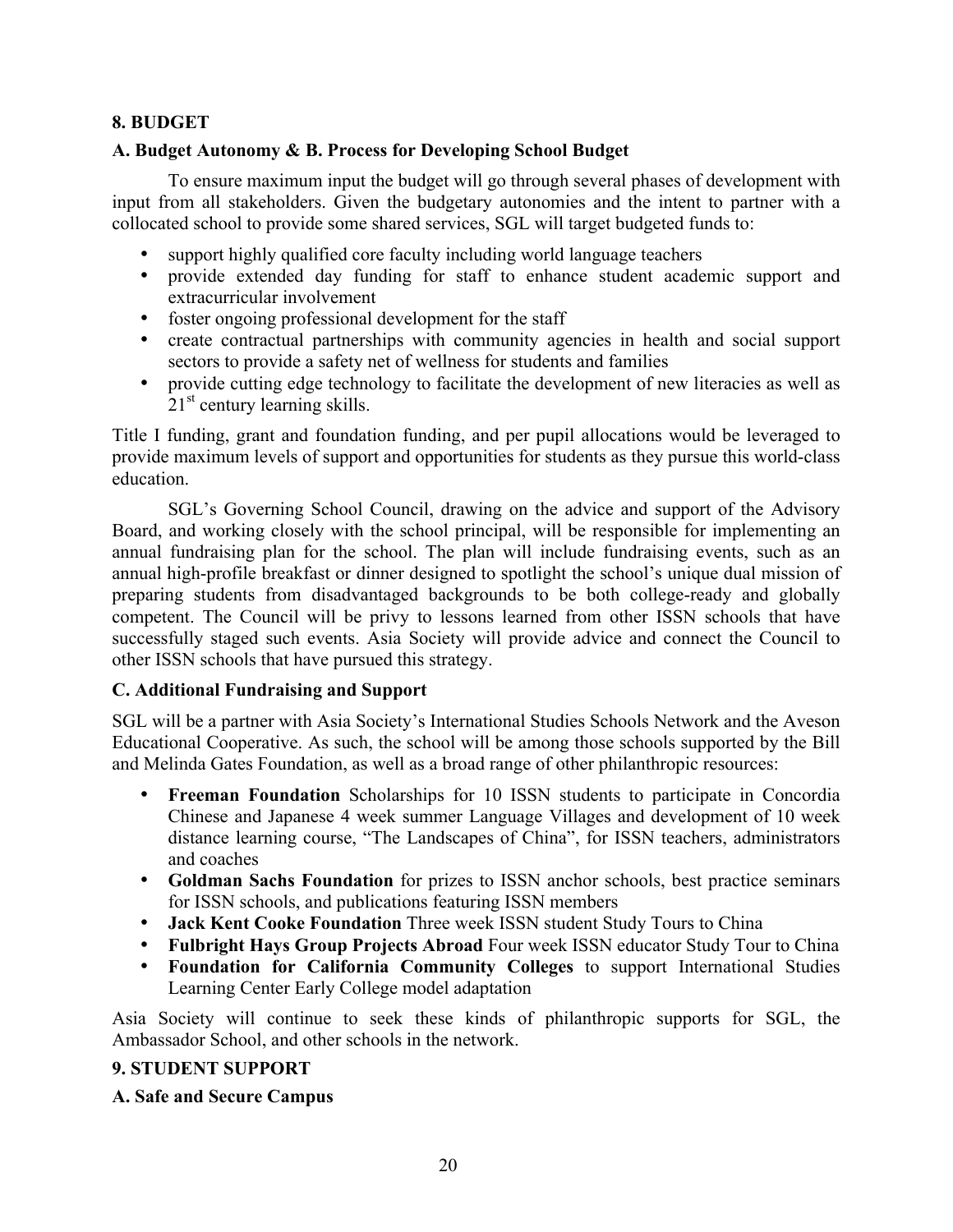Students who feel valued, respected, supported and who have a voice in decision-making are more likely to care for and protect their peers and environment. Additionally when interactions between school and family establish positive, mutually beneficial relationships, the incidents of vandalism and unacceptable behavior are significantly reduced.

At the heart of the mission of SGL is the development of an appreciation for the unique gifts and contributions that each member of the school community brings and that students will develop a deep understanding and appreciation for others of different cultures or ethnicities. Experiences to promote these understandings are embedded in the formal curriculum as well as the leadership and learning opportunities of the school. It is through this climate of mutual respect that students and staff will learn together, create shared commitments, and hold its community members accountable to the rules and expectations of the school community.

To counter what has been historically considered an unsafe school setting over the last few years, there will be transparent policies and processes to ensure the safety of all school community members. Students, staff, and families will be engaged in the design, problem solving, and evaluation of the school safety plans and will be utilized as sources of information and feedback to guide school policy creation. LAUSD policies governing formal disciplinary actions for severe offenses and due process procedures for infraction investigation will be followed to assure a fair and equitable system of student disciplinary intervention. A strong partnership in philosophy and policy will be created with the school in coordination with the building committee to provide a coordinated system of safety and security while sharing expenses for security services.

Through the school advisory program as well as many of the curricular experiences provided at the school, students will have the opportunity to develop strong interpersonal skills, participate in the responsible use of student voice, learn to work collaboratively with others, and be expected to exhibit effective leadership in class and in school-based groups. Appreciation of diverse cultures and backgrounds is fundamental to the mission of the school and students will be engaged in intentional learning experiences that assist them in developing the ability to problem-solve and resolve difference among one another and to self-advocate for their needs.

### **B. Appreciation of Diversity, Civic Participation, and Conflict Resolution**

The focus on the curriculum on multicultural perspectives and global themes will continually emphasize the importance of diversity, participation, and conflict resolution. As mentioned previously, interwoven into the framework of a global school is the notion of equity, diversity, and social justice. Civic participation will be expected of all students, who must take action on at least one issue in their community by the time the graduate for SGL. Though these children are young and many of them are facing person challenges, the staff of SGL will commit to help them build self-efficacy not only academically, but also socially. Students will be asked to take their academic learning and apply it to their lives directly, with opportunities for action. Students who learn about conflicts and troubles in the world without an opportunity to take action often form negative or apathetic perspectives. It can be overwhelming to learn about disappearing rainforests or global warming at a young age without an opportunity to balance those ideas with experience that show they can have an impact on their community. SGL students will have opportunities to work on projects in collaboration with the Ambassador school as well as other schools in the network that are positive, engaging, and make a difference.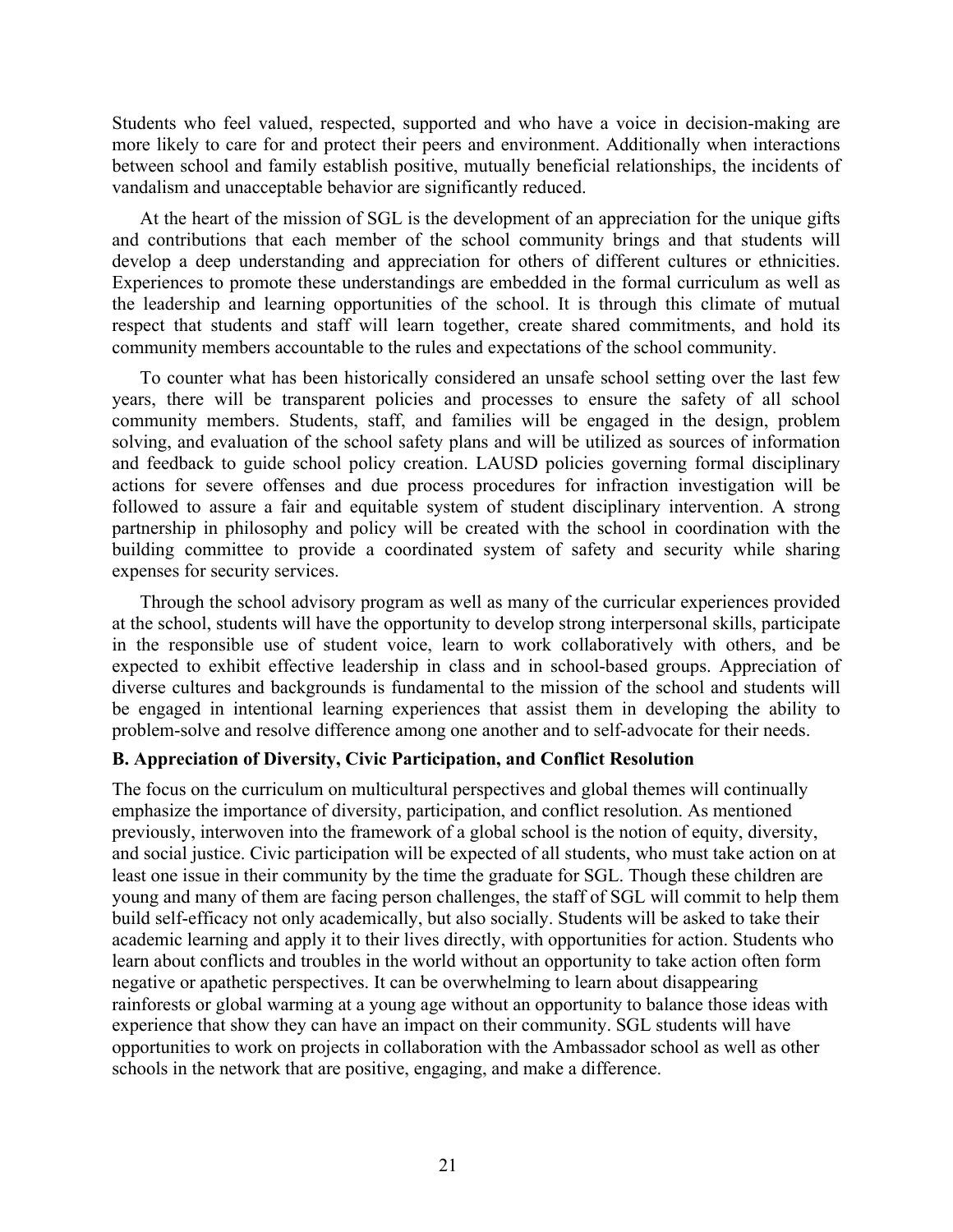Conflict resolution will not only be a theory or theme for students, but a daily discussion. Through advisory and their experience of flexible grouping, students will discuss, debate, and see for hand what it means to resolve conflicts. The staff of SGL will have professional support for better understanding how to teach about conflict resolution in practical, concrete terms that young minds can understand. One model of support is the use of Life Space Crisis Interventions (LSCI), a clinical model of helping students reflects on their own behaviors, beliefs, and the outcomes of their actions. AEC will provide technical assistance to the school if the staff chooses this priority in the development of their professional development plan.

#### **C. Academic Services**

Proactive support and early intervention must be driving forces for SGL if all students are to achieve the ISSN Graduate Profile. Innovative structures that allow students to reach mastery without stigma of failure will be the hallmark of the approach taken. Through the use of Individual Learning Plans, all students will be engaged as partners in their own success. The focus of intervention plans is to layer the necessary services for students into their schedules while not stigmatizing students, and always opening the door for success where they no longer require additional support / interventions.

Literacy and numeracy are often the keys to student success in the other subjects. Proactive steps will be taken in the design of all discipline-based curriculum to provide for targeted instruction in the discipline-based literacy and numeracy skills that support student success in that classroom. Extensive professional development will focus on the research-based strategies that have been proven to accelerate student achievement as outlined by Marzano, Danielson and others. Within the school, opportunities will be created for a layered approach to intervention with an emphasis on proactive steps for students requiring more intensive levels of support. As explained previously, significant teacher time will be available for individual conferencing, support, group review sessions and targeted student intervention. The culture of the faculty will include persistence in helping students succeed without "watering down" expectations with a belief in "revision and redemption" as defining attributes of the school culture. Parents/guardians will be enlisted as partners from the beginning to help support steps to ensure student success. As described in Section 6, a three-tiered system of support will be implemented to meet the continuum of student academic needs above and beyond tutoring support. Also in this section, specific programmatic offerings for English Learners as well as gifted students are included.

To meet the academic and non-academic support needs of students, a **Student Support Team** will be created consisting of specialists in English Language Learners, Special Education, and Literacy, as well as a guidance counselor, social worker, and members of leadership. Their role will be to help problem-solve and assist teachers with action-oriented strategies that support individual student success inside and outside of the classroom. Whenever possible, and when this team is "staffing" about an individual student, members of the teaching team, the advisor and a special area teacher where the individual student is having success will be incorporated at the team meeting to implement changes necessary to help increase the probability of the individual student's success. This team will also examine school wide or grade level trends to suggest to the leadership team possible next steps in professional development or school policy formation.

### **D. Access to Social Support and Health Services**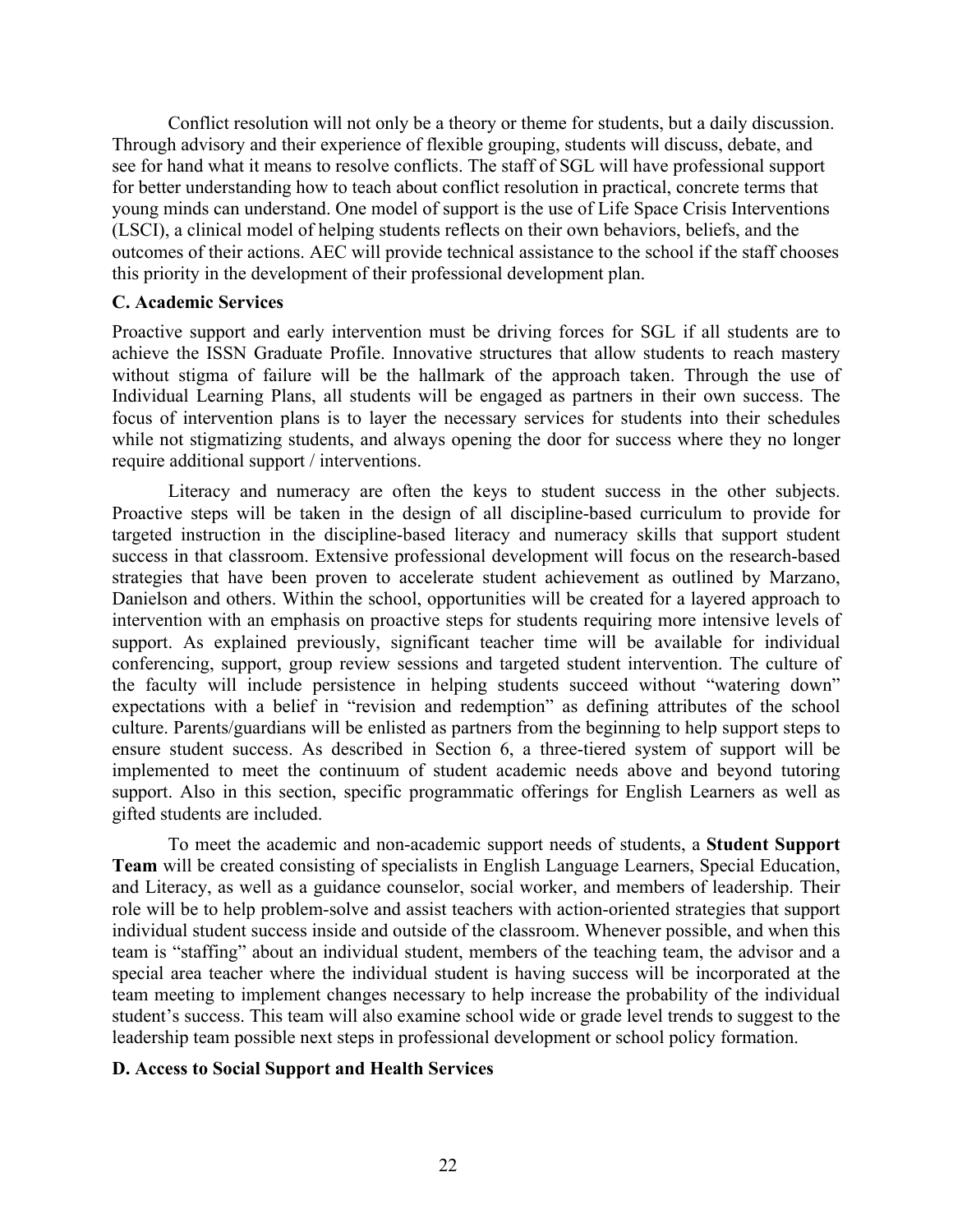A team of community health, mental health, and social services will be engaged as partners with the school, not just when a situation becomes acute, but to create a proactive safety net for students and families. The Student Support Team will support the principal of each school in assembling the network of community agencies that will provide information, education, and services to the families of the school that are above and beyond the counseling and support services provided by school staff. They will also have as a primary focus the education of the staff and school community as to the services available.

Some agencies will be provided facilities on the school campus to provide direct services, as space allows. Other agencies will have contractual relationships with the school for family referrals and service provision. An essential part of providing this type of support will be the creation of an Inquiry Team composed of parents and community members. It will be focused on assessing community needs, identifying necessary interventions, and canvassing the school community for their input to create programs that address their most pressing needs. Its goal will be to advise the School Support Team to build a proactive system that prevents problems for students and families within the specific context of the community.

The SGL design team is also currently investigating partnerships to assist the school in providing nutrition, health and wellness services. Potential partners include groups such as: the **Nutrition Network** sponsored by the California State Department of Health, **Alliance for a Better Community** (ABC) a nonprofit organization that promotes equity for Latinos in education, health, economic development and civic participation throughout the Los Angeles region, **Para Los Niños**, **Gateway Hospital**, **the UCLA Wellness Center**, and the **Bresee Foundation** which provides access to preventive and basic health services, health screenings and health education.

#### **10. FAMILY AND COMMUNITY ENGAGEMENT**

#### **A. Family Engagement and B. Community Engagement**

Students and their families will be full partners at the school and are involved in all aspects of school life. Initially, students and their families will be part of the creation of the Personalized Learning Plans, which includes meeting with the student's advisor and "dreaming big" about the hopes and plans that they each hold for the future for the student. The staff will create an annual "asset mapping" of the talents, networks, and skills that each family brings to the school, with intentionally designed opportunities for families to share their cultural backgrounds and traditions and their personal skills and talents to support / enrich learning for the students. Parents will also be asked to attend the student portfolio presentations each year as part of the student led conferences on learning and to communicate regularly with their student's advisor.

Families will also be involved in school travel and field trips and in support roles in the school and its activities during the school day and outside of school hours. Technology as well as traditional communication means will be used to maintain ongoing contact with the families with regular community meetings scheduled to solicit parent feedback and questions. Parents will also serve on the Governing School Council and on other committees at the school, will work with teachers in organizing community learning experiences, and where possible, will share their expertise through classroom lessons and seminars. The goal is for a seamless web of support and understanding surrounding the student and their academic success. This necessitates a true partnership with parents throughout the seven years of their student's attendance at SGL.

#### **11. DESIGN TEAM PROFILE AND PLANNING PROCESS**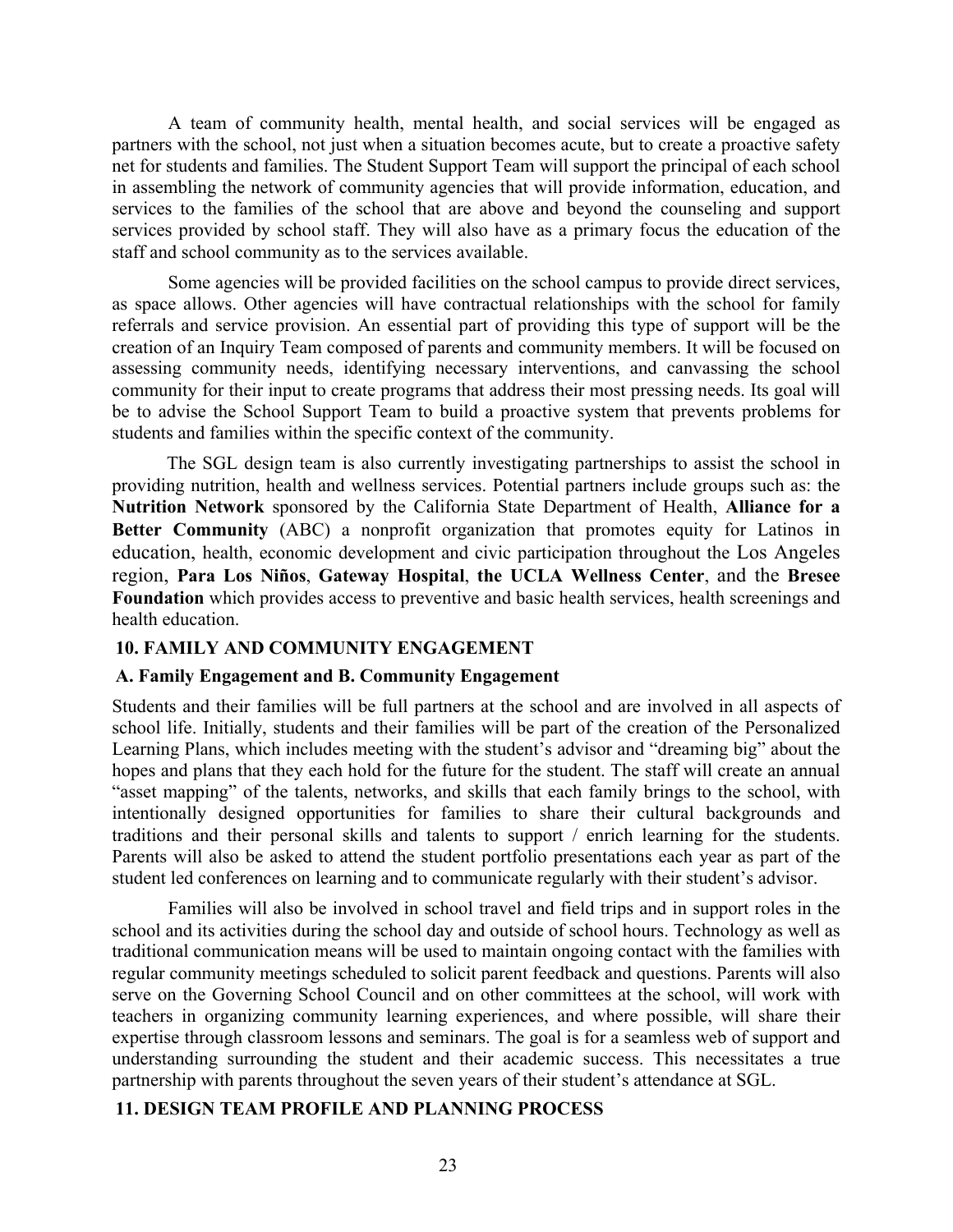# **A. The Design Team & Planning Process**

Aveson Educational Cooperative, Inc. and the Asia Society/International Studies School Network personnel designed this proposal with substantive input from the faculty and staff experiences in the 17 existing ISSN schools, regional coaches, and local educators including teachers in LAUSD. Community Partners were included in design discussions and will play a major role in the SGL Design Team once the initial proposal is approved. The vision of the School for Global Learning is based on national and international lessons learned, paired with practical local experiences from VISA, ISLC, and AGLA.

| <b>Name</b>            | <b>Title/Organization Affiliation</b>                      |
|------------------------|------------------------------------------------------------|
| Mr. Steve Regur        | Founder, Aveson Educational Cooperative, Inc.              |
| Dr. Anthony Jackson    | Vice President, Asia Society ISSN                          |
| Dr. Shari Albright     | Chief Executive Officer, Asia Society ISSN                 |
| Ms. Judith Conk        | Director of Academic Affairs, Asia Society ISSN            |
| Dr. Yvonne Chan        | Principal Vaughn Next Century Learning Center and VSGL     |
|                        | Member CA State Council of Education                       |
| Mr. Kate Bean          | Executive Director, Aveson School of Leaders & Global      |
|                        | Leadership Academy                                         |
| Mr. Sebastian Cognetta | ISSN Coaches for existing Los Angeles Schools & members of |
| Ms. Amy McCammon       | the Aveson Educational Cooperative, Inc.                   |
| Ms. Carol Mendenhall   | National Coordinator of ISSN Instructional Coaches         |
| Dr. Stu Gothold        | <b>USC Professor of Education</b>                          |
| Nisha Bhakta Dugal     | Administrator, LAUSD                                       |
| Mr. Kirk Melkonian     | Teacher, Aveson School of Leaders                          |
| Miyoko Itokazu         | Teacher, Aveson School of Leaders                          |
| Ms. Audra Mesa         | Literacy and ELD coach                                     |
| Ms. Liliana Vargas     | Director, CA Development. Internationals Network of Public |
|                        | Schools                                                    |
| Ms Jamie Prijatel      | Associate, CA Development Internationals Network of Public |
|                        | Schools                                                    |
| Ms. Kimberleigh Aarn   | Consultant, Alliance for the Arts (Arts for All Grants     |
|                        | Implementation)                                            |

**C. Letters of Support** (attached)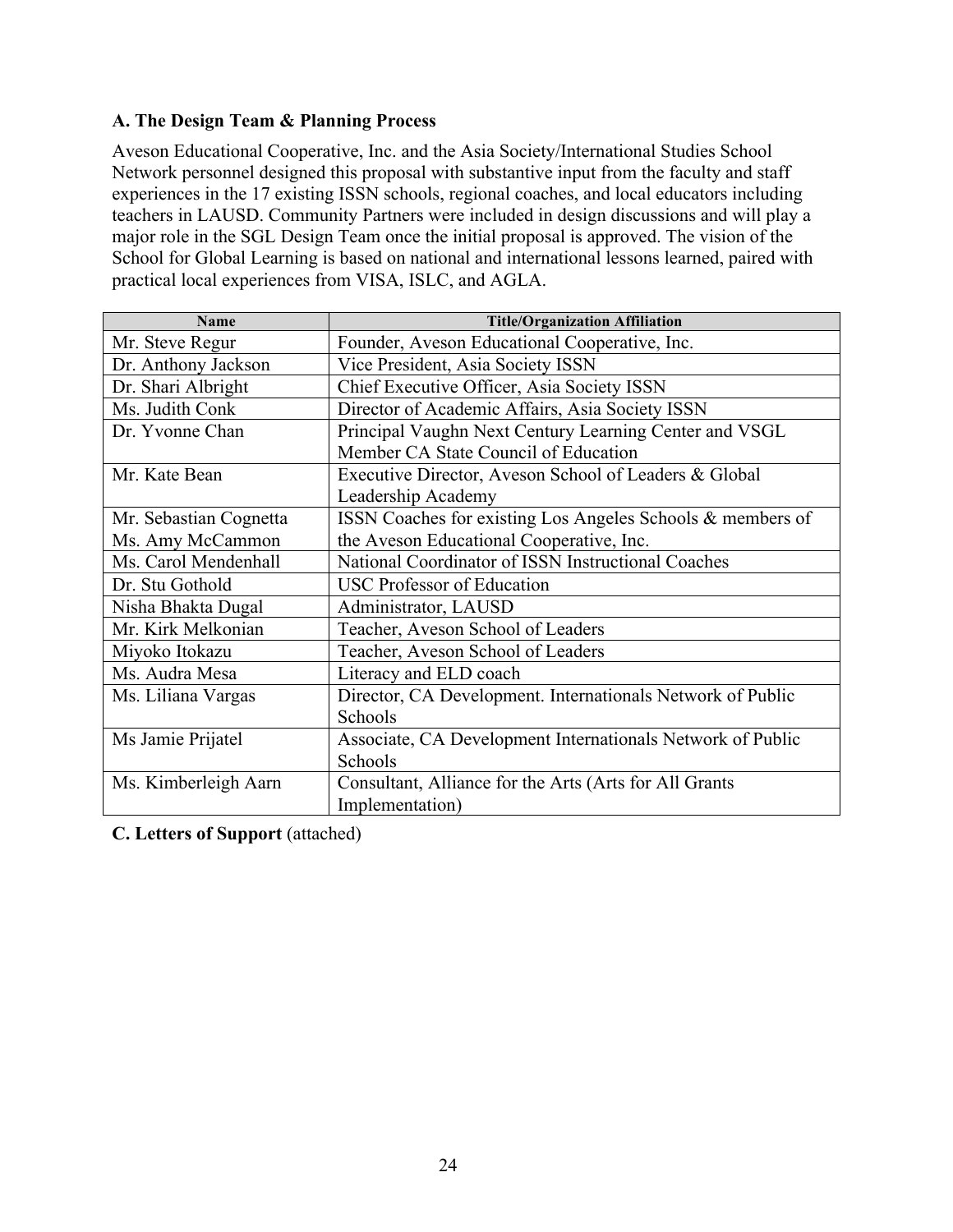**P.O.
Box
434 Pasadena,
CA 91102**



Dear Mr. Cortines, Mr. Richard A. Alonzo, and members of the RFP review team,

Please accept this letter of support for the opening of the School for Global Learning at the Ambassador Learning Complex.

Aveson Educational Cooperative, Inc. (AEC) is proud to offer technical assistance to the school during its opening. We believe strongly in the mission and vision of putting all students on a path toward college-readiness and globally competent. The first years of schools are crucial to closing achievement gaps and keeping learning relevant, interesting, and meaningful. The School for Global Learning is designed not only to challenge students will academic rigor, but also to develop thoughtful, savvy students committed to issues around diversity, equity, and social justice.

We are helping to open the Ambassador School for Global Leadership at the complex and look forward to the opportunity to work with both schools. In conjunction with the Asian Society, we are working with several schools in Southern California to strengthen and further develop their capacity to meet the needs of students. Economies of scale and opportunities for vertical articulation make this opportunity unique and exciting.

The autonomies provided to pilot schools allow unique, innovative approaches that will clearly benefit students and inspire teachers. AEC

Sincerely,

Steven. B. Regur Founder, Executive Director Aveson Educational Cooperative, Inc.

Aveson Educational Cooperative, Inc. supports schools and districts with technical assistance and professional development that increases student academic performance. www.aveson.net

*the right instruction for the right student at the right time*